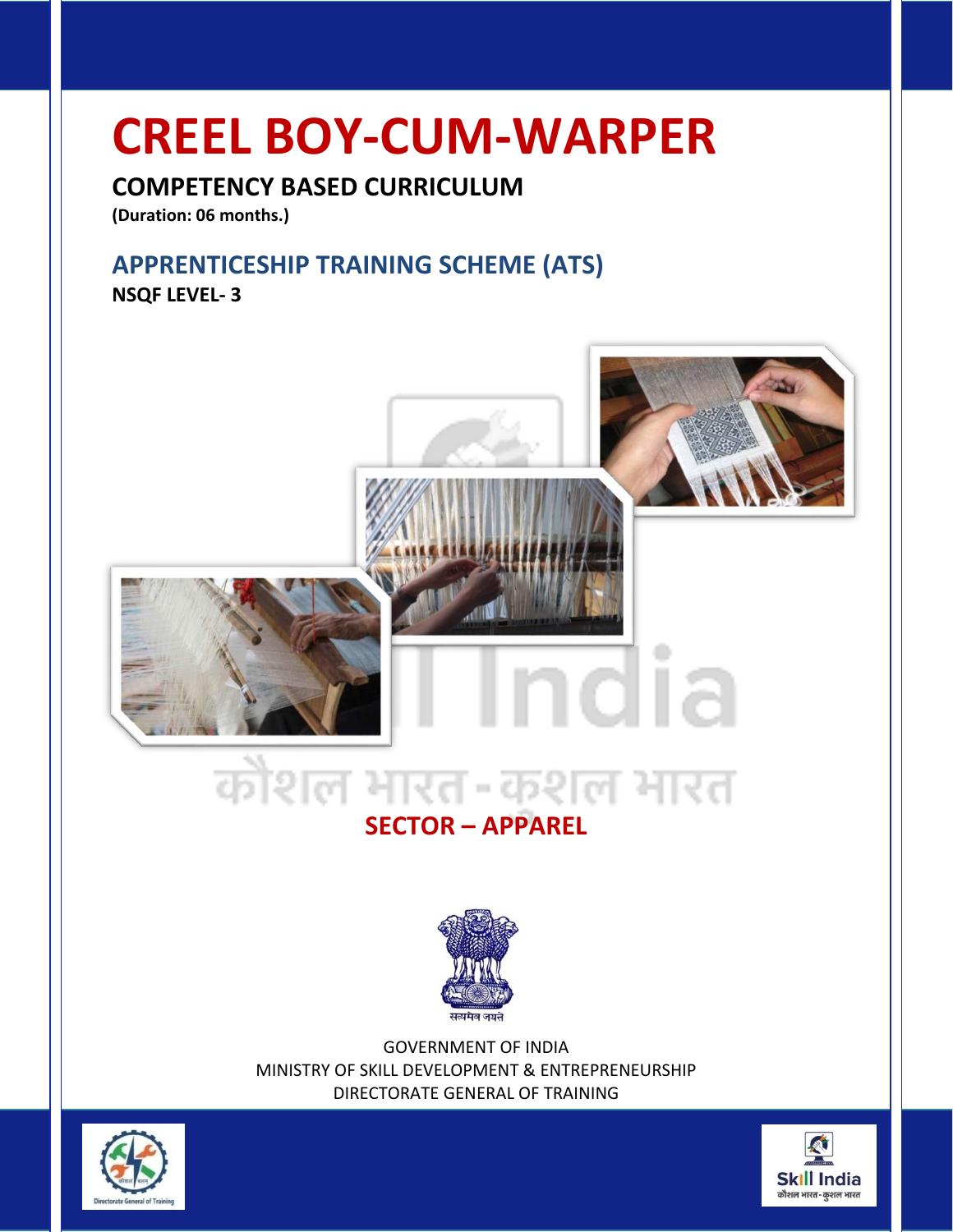## **CREEL BOY-CUM-WARPER**

**(Revised in 2018)**

**APPRENTICESHIP TRAINING SCHEME (ATS)**

**NSQF LEVEL - 3**

## Skill India कोशल भारत-कुशल भारत

Developed By

Ministry of Skill Development and Entrepreneurship Directorate General of Training **CENTRAL STAFF TRAINING AND RESEARCH INSTITUTE** EN-81, Sector-V, Salt Lake City, Kolkata – 700 091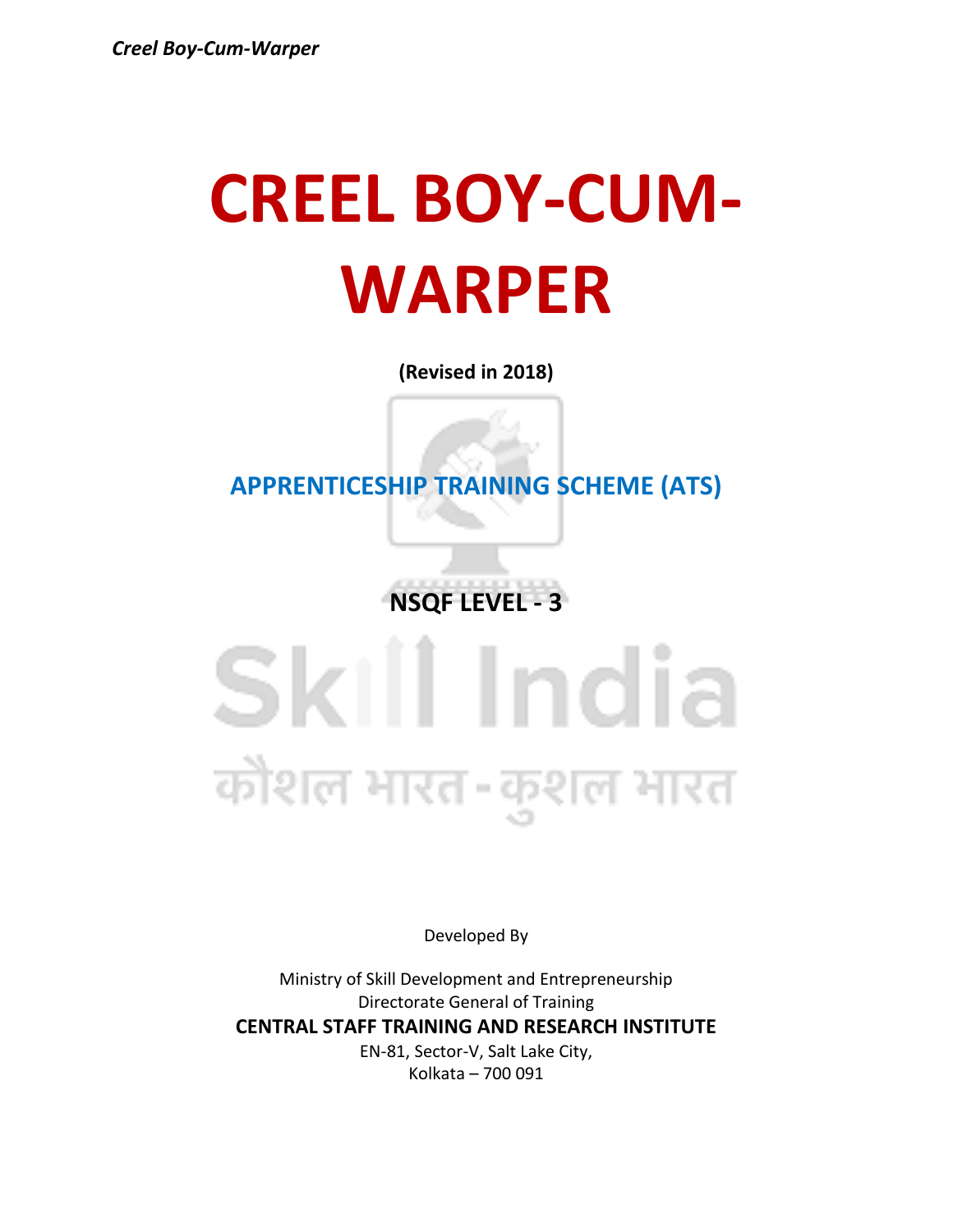The DGT sincerely express appreciation for the contribution of the Industry, State Directorate, Trade Experts and all others who contributed in revising the curriculum. Special acknowledgement to the following industries/organizations who have contributed valuable inputs in revising the curriculum through their expert members:

Special acknowledgement by DGT to the following expert members who have contributed immensely in this curriculum.

| SI. | <b>Name &amp; Designation</b>   | Organization                                 | <b>Expert Group</b> |
|-----|---------------------------------|----------------------------------------------|---------------------|
| No. | Sh./Mr./Ms.                     |                                              | <b>Designation</b>  |
| 1.  | Shri G. Jana, Advisor (Western  | RDAT, Govt. of India, Ministry of            | Chairman            |
|     | Region)                         | Labour, Sion, Bombay-22                      |                     |
| 2.  | Shri K.K. Nagpurkar, ADT        | $-Do-$                                       | Member              |
| 3.  | Shri R.N. Sehgal, Weaving       | Arvind Mills Ltd., P. No. 56,                | Member              |
|     | Manager                         | Ahmadabad                                    |                     |
| 4.  | Shri R.D. Deshpande, Training   | NTC (Maharashtra) training                   | Member              |
|     | Officer                         | centre, C/O India United Mills,              |                     |
|     |                                 | Bombay                                       |                     |
| 5.  | Shri B.S. Rahalkar, Weaving     | India United Mills, Bombay                   | Member              |
|     | Supdt.                          |                                              |                     |
| 6.  | Shri V.L. Shah, Weaving Master, | Hind<br>Textile Mills,<br>NTC,<br><b>New</b> | Member              |
|     |                                 | Bhogale Lad Path, Bombay                     |                     |
|     |                                 |                                              |                     |
| 7.  | Shri A.H. Anantharamiah,        | Western India Mills, Dattram Lad             | Member              |
|     | <b>Weaving Master</b>           | Path, Bombay                                 |                     |
|     |                                 |                                              |                     |
| 8.  | Shri N.S. Mathur, Weaving       | Himadri Textile Mills, NTC,                  | Member              |
|     | Master                          | Outside Saraspur Gate,                       |                     |
|     |                                 | Ahmadabad                                    |                     |
| 9.  | Shri M.N. Shah, Sr. Surveyor    | Directorate of Employment and                | Member              |
|     | (App. Training)                 | Training (Gujarat) Ahmadabad                 |                     |
| 10. | Shri D.K. Tejani, Sr. Surveyor  | DTT (Maharashtra), Bombay                    | Member              |
| 11. | Shri D.G. Naik, Weaving         | M/S. Raniput fg. Co. Ltd.,                   | Member              |
|     | Manager,                        | Ahmadabad.                                   |                     |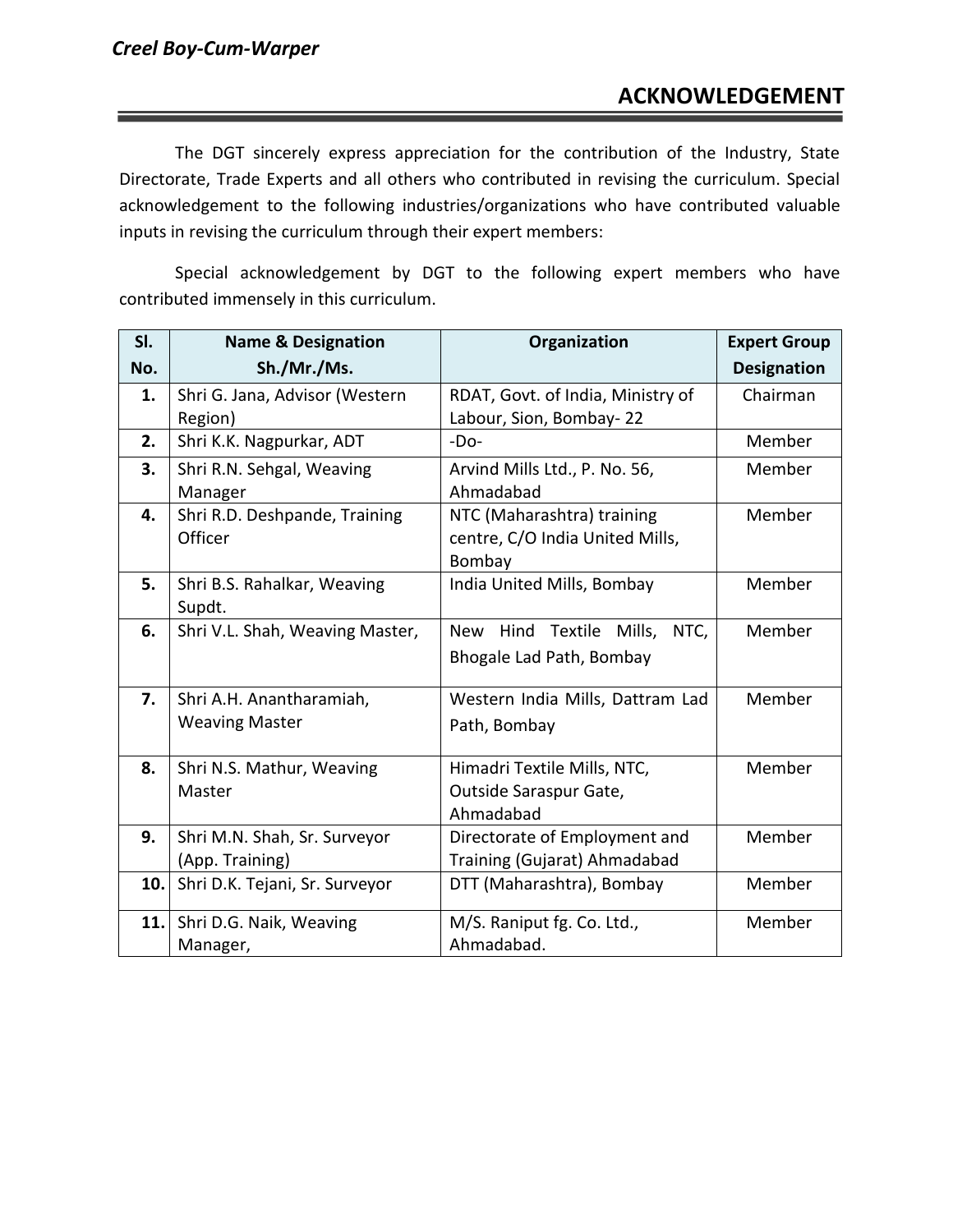| SI.<br>No. | <b>Topics</b>                                               | Page<br>No. |
|------------|-------------------------------------------------------------|-------------|
| 1.         | Background                                                  | $1 - 2$     |
| 2.         | <b>Training System</b>                                      | $3 - 7$     |
| 3.         | Job Role                                                    | 8           |
| 4.         | NSQF Level Compliance                                       | 9           |
| 5.         | <b>General Information</b>                                  | 10          |
| 6.         | Learning Outcome                                            | 11          |
| 7.         | Learning Outcome with Assessment Criteria                   | $12 - 13$   |
| 8.         | Syllabus                                                    | 14-16       |
| 9.         | Syllabus - Core Skill                                       | 17-19       |
|            | 9.1 Core Skill - Employability Skill                        |             |
| 10.        | Details of Competencies (On-Job Training)                   | 20          |
| 11.        | List of Trade Tools & Equipment Basic Training - Annexure I | $21 - 22$   |
| 12.        | Format for Internal Assessment - Annexure II                | 23          |

Ġ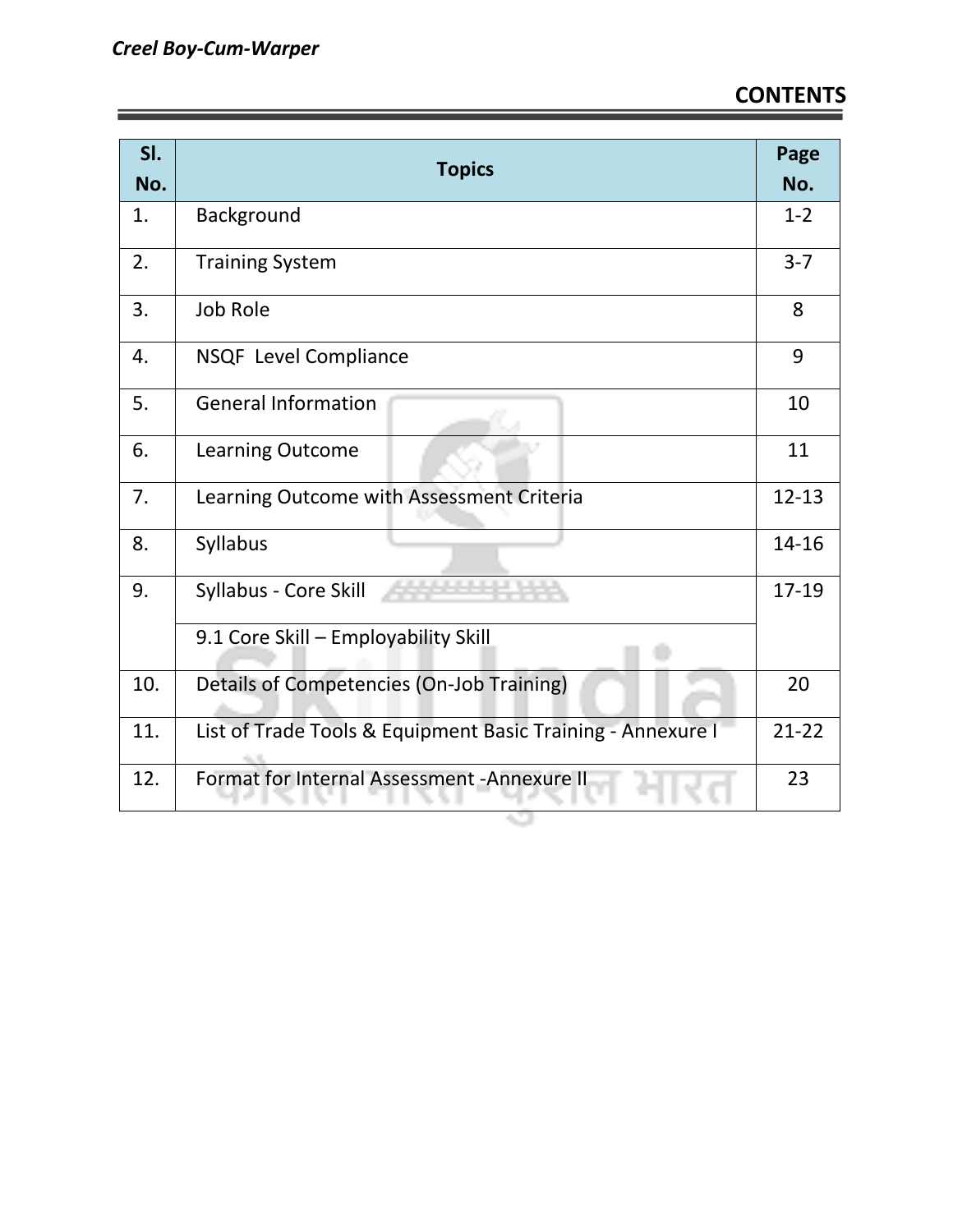#### **1.1 Apprenticeship Training Scheme under Apprentice Act 1961**

The Apprentices Act, 1961 was enacted with the objective of regulating the programme of training of apprentices in the industry by utilizing the facilities available therein for imparting on-the-job training. The Act makes it obligatory for employers in specified industries to engage apprentices in designated trades to impart Apprenticeship Training on the job in industry to school leavers and person having National Trade Certificate(ITI pass-outs) issued by National Council for Vocational Training (NCVT) to develop skilled manpower for the industry**.** There are four categories of apprentices namely**; trade apprentice, graduate, technician and technician (vocational) apprentices.** 

Qualifications and period of apprenticeship training of **trade apprentices** vary from trade to trade. The apprenticeship training for trade apprentices consists of basic training followed by practical training. At the end of the training, the apprentices are required to appear in a trade test conducted by NCVT and those successful in the trade tests are awarded the National Apprenticeship Certificate.

The period of apprenticeship training for graduate (engineers), technician (diploma holders and technician (vocational) apprentices is one year. Certificates are awarded on completion of training by the Department of Education, Ministry of Human Resource Development.

#### **1.2 Changes in Industrial Scenario**

Recently we have seen huge changes in the Indian industry. The Indian Industry registered an impressive growth during the last decade and half. The number of industries in India have increased manifold in the last fifteen years especially in services and manufacturing sectors. It has been realized that India would become a prosperous and a modern state by raising skill levels, including by engaging a larger proportion of apprentices, will be critical to success; as will stronger collaboration between industry and the trainees to ensure the supply of skilled workforce and drive development through employment. Various initiatives to build up an adequate infrastructure for rapid industrialization and improve the industrial scenario in India have been taken.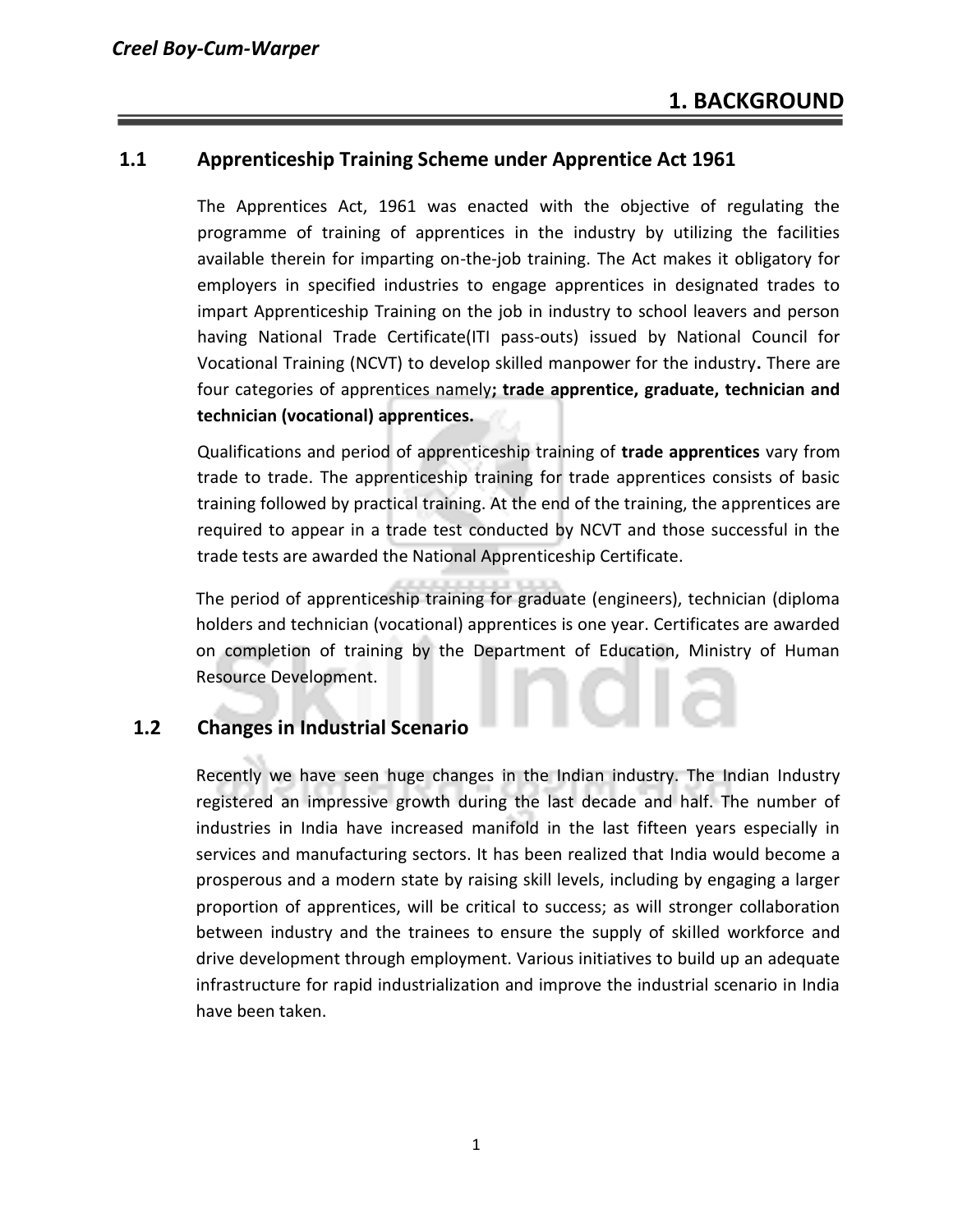#### **1.3 Reformation**

The Apprentices Act, 1961 has been amended and brought into effect from 22<sup>nd</sup> December, 2014 to make it more responsive to industry and youth. Key amendments are as given below:

- Prescription of number of apprentices to be engaged at establishment level instead of trade-wise.
- Establishment can also engage apprentices in optional trades which are not designated, with the discretion of entry level qualification and syllabus.
- Scope has been extended also to non-engineering occupations.
- Establishments have been permitted to outsource basic training in an institute of their choice.
- The burden of compliance on industry has been reduced significantly.

\*\*\*\*\*\*\*\*\*

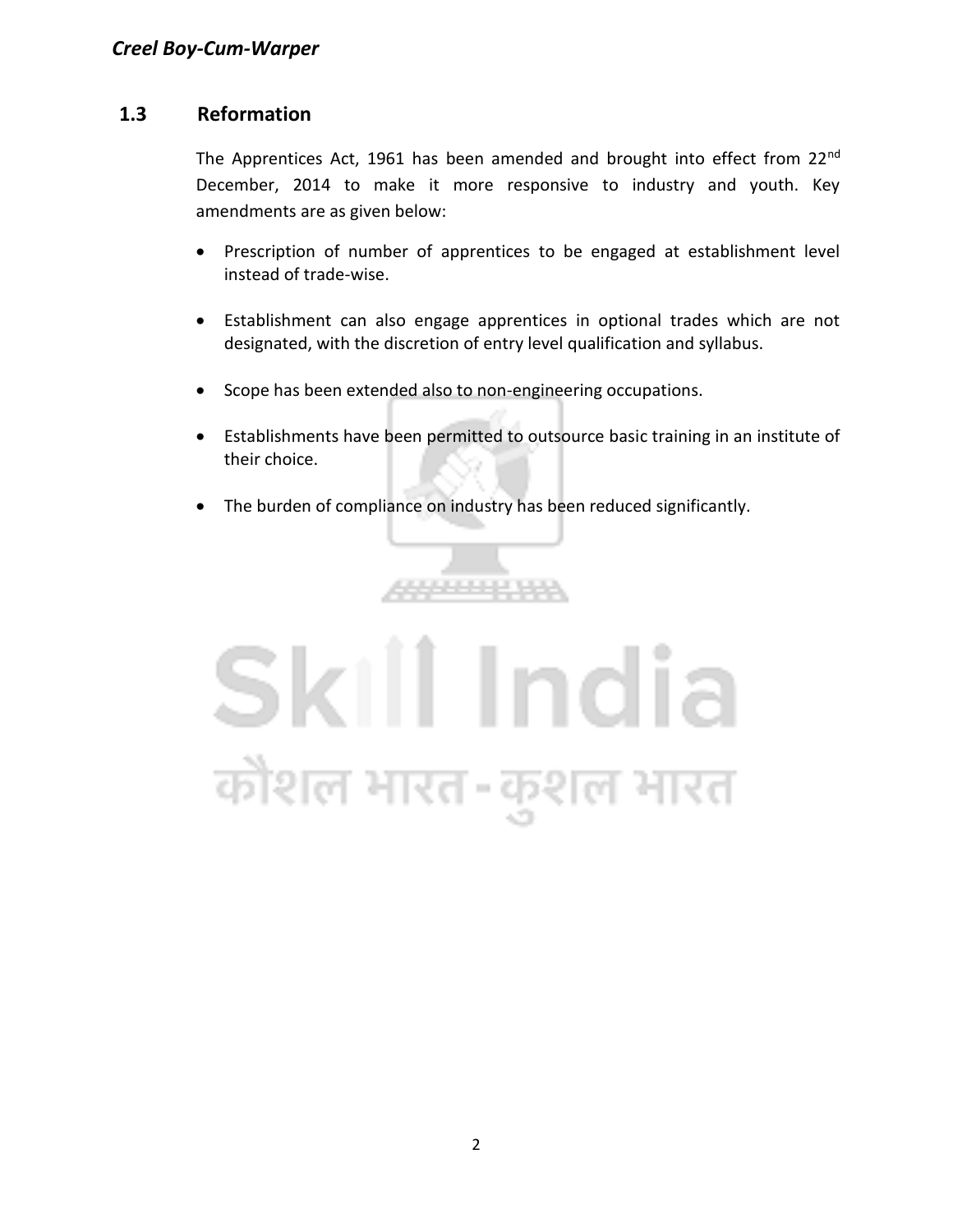#### **2.1 GENERAL**

Directorate General of Training (DGT) under Ministry of Skill Development & Entrepreneurship offers range of vocational training courses catering to the need of different sectors of economy/ Labour market. The vocational training programmes are delivered under aegis of National Council of Vocational Training (NCVT). Craftsman Training Scheme (CTS) and Apprenticeship Training Scheme (ATS) are two pioneer programmes of NCVT for propagating vocational training.

Creel Boy- Cum-Warper trade under ATS is one of the most popular courses delivered nationwide through different industries. The course is of Six month duration (01 Block of 6months including basic training). It mainly consists of Domain area and Core area. In the Domain area Trade Theory & Practical impart professional - skills and knowledge, while Core area - and Employability Skills imparts requisite core skills & knowledge and life skills. After passing out the training programme, the trainee is being awarded National Apprenticeship Certificate (NAC) by NCVT having worldwide recognition.

#### **Broadly candidates need to demonstrate that they are able to:**

- Identify necessary materials and tools;
- Perform task with due consideration to safety rules.
- Apply professional skill, knowledge, core skills & employability skills while performing jobs.

कोशल भारत-कुशल भारत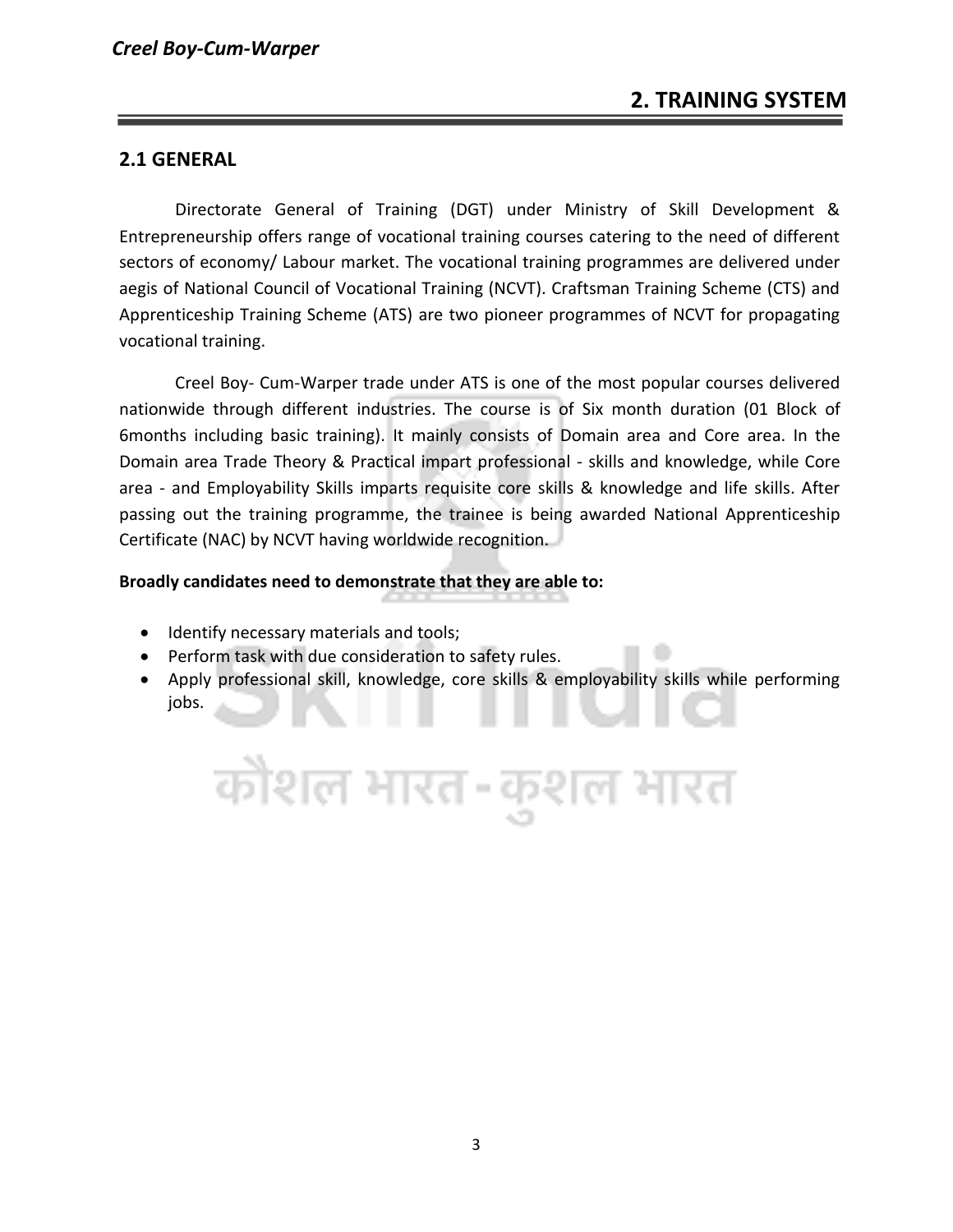#### **2.2 CAREER PROGRESSION PATHWAYS**:

• Indicative pathways for vertical mobility.



#### **2.3 COURSE STRUCTURE:**

Table below depicts the distribution of training hours across various course elements during a period of Six Months (*Basic Training and On-Job Training*):-

#### **Total training duration details: -**

| <b>Time</b><br>(in months)                       |                | $2 - 6$     |
|--------------------------------------------------|----------------|-------------|
| <b>Basic Training</b>                            | <b>Block-1</b> |             |
| <b>Practical Training</b><br>(On - job training) | ----           | $Block - I$ |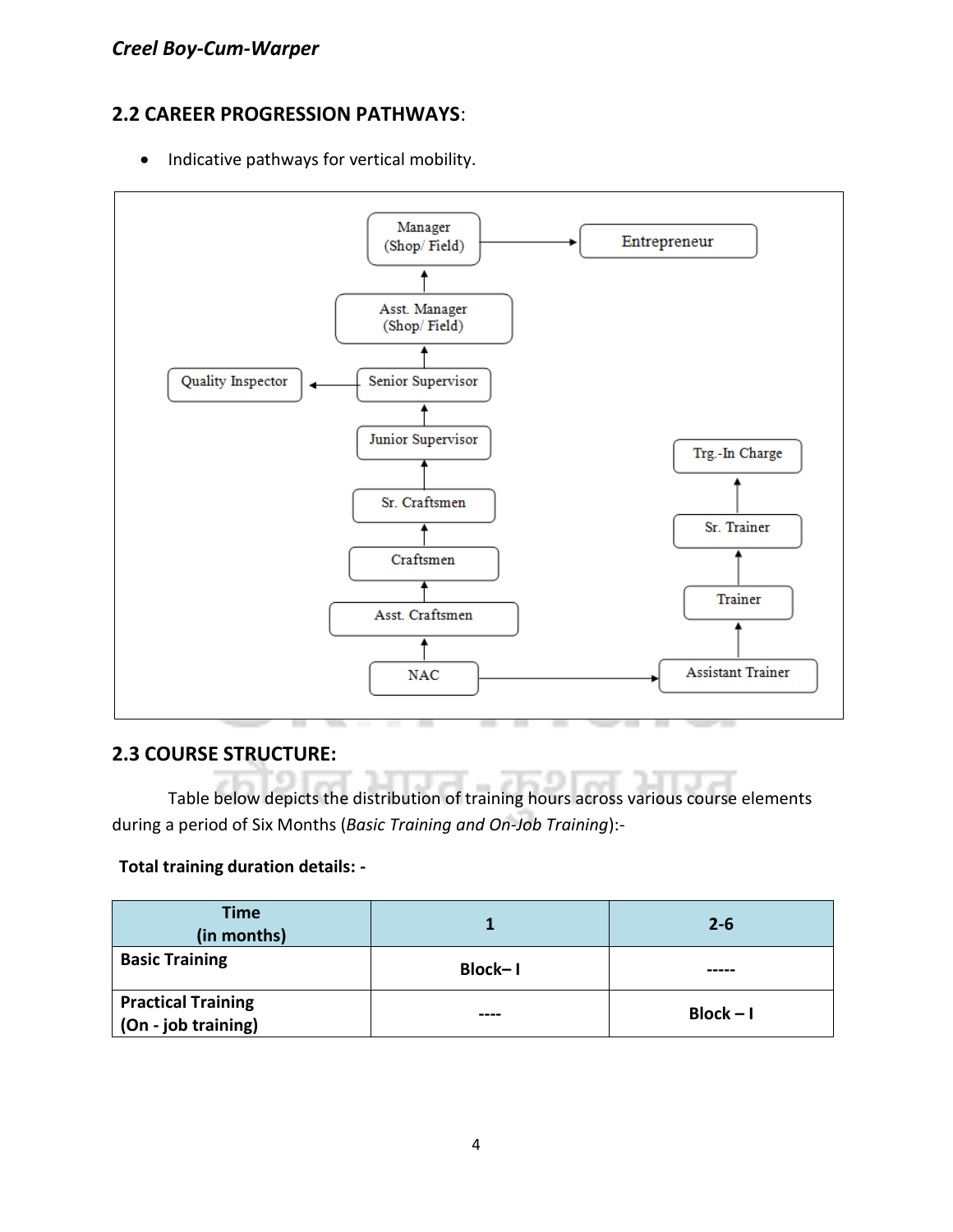#### **A. Basic Training**

For 02 yrs. Course (Non-Engg.):- **Total 03 months:** 03 months in 1styr.only For 01 yr. Course (Non-Engg):- Total 03 months: 03 months in 1<sup>st</sup> yr. For 06 months Course (Non – Engg.): - **Total 01 month:** 01 month in 06 Months duration

| SI. No. | <b>Course Element</b>                        | <b>Total Notional Training Hours</b><br>(For 06 months course) |
|---------|----------------------------------------------|----------------------------------------------------------------|
| 1       | Professional Skill (Trade Practical)         | 100                                                            |
| 2       | Professional Knowledge (Trade Theory)        | 45                                                             |
| 3       | <b>Employability Skills</b>                  | 55                                                             |
|         | <b>Total (including Internal Assessment)</b> | 200                                                            |

#### **B. On-Job Training:-**

For 06Months Course (Non-Engg.) :-( **Total 05 months**)

Notional Training Hours for On-Job Training: 840 Hrs.

#### **C. Total training hours:-**

| <b>Duration</b>                  | <b>Basic Training</b> | <b>On-Job Training</b> | <b>Total</b> |
|----------------------------------|-----------------------|------------------------|--------------|
| For 02 yrs. Course (Non-Engg.)   | 500 hrs.              | 3640 hrs.              | 4140 hrs.    |
| For 01 yr. Course (Non-Engg.)    | 500 hrs.              | 2080 hrs.              | 2580 hrs.    |
| For 06 months Course (Non-Engg.) | 200 hrs.              | 840 hrs.               | 1040 hrs.    |

#### **2.4 ASSESSMENT & CERTIFICATION:**

The trainee will be tested for his skill, knowledge and attitude during the period of course and at the end of the training programme as notified by Govt of India from time to time. The Employability skills will be tested in first two semesters only.

a) The **Internal assessment** during the period of training will be done by **Formative assessment method** by testing for assessment criteria listed against learning outcomes. The training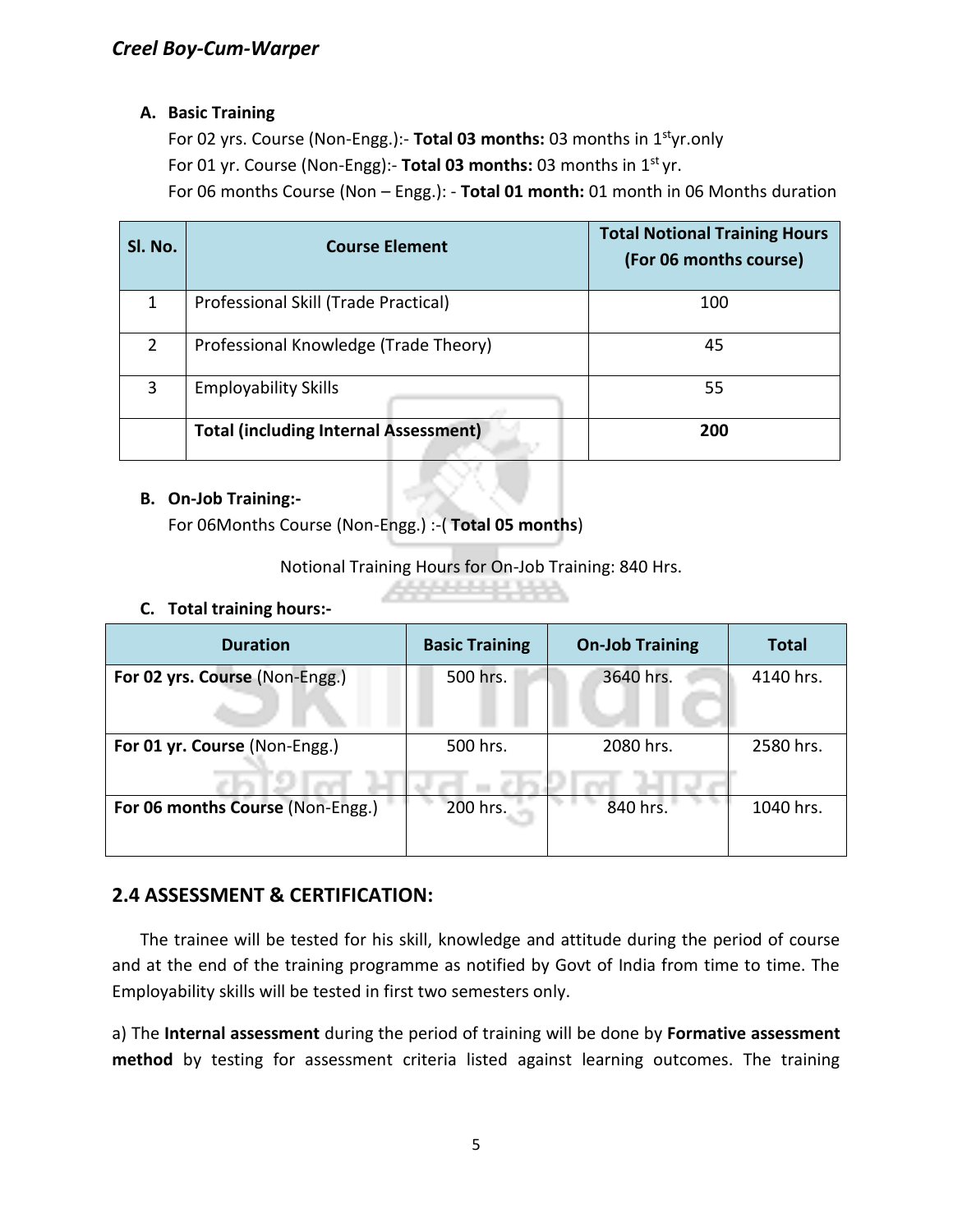institute have to maintain individual *trainee portfolio* as detailed in assessment guideline. The marks of internal assessment will be as per the template (Annexure – II).

b) The final assessment will be in the form of summative assessment method. The All India Trade Test for awarding NAC will be conducted by NCVT on completion of course as per guideline of Govt of India. The pattern and marking structure is being notified by govt of India from time to time. **The learning outcome and assessment criteria will be basis for setting question papers for final assessment. The examiner during final examination will also check**  individual trainee's profile as detailed in assessment guideline before giving marks for practical examination.

#### **2.4.1 PASS REGULATION**

The minimum pass percent for Practical is 60% & minimum pass percent for Theory subjects 40%. The candidate pass in each subject conducted under all India trade test.

#### **2.4.2 ASSESSMENT GUIDELINE**

Appropriate arrangements should be made to ensure that there will be no artificial barriers to assessment. The nature of special needs should be taken into account while undertaking assessment. Due consideration should be given while assessing for team work, avoidance/reduction of scrap/wastage and disposal of scarp/wastage as per procedure, behavioral attitude, sensitivity to environment and regularity in training. The sensitivity towards OSHE and self-learning attitude are to be considered while assessing competency.

Assessment will be evidence based comprising the following:

- Job carried out in labs/workshop
- Record book/ daily diary
- Answer sheet of assessment
	- Viva-voce
	- Progress chart
	- Attendance and punctuality
	- Assignment
	- Project work

Evidences of internal assessments are to be preserved until forthcoming semester examination for audit and verification by examination body. The following marking pattern to be adopted while assessing:

| <b>Performance Level</b>                                                      | <b>Evidence</b> |  |
|-------------------------------------------------------------------------------|-----------------|--|
| $\mid$ (a) Weightage in the range of 60 -75% to be allotted during assessment |                 |  |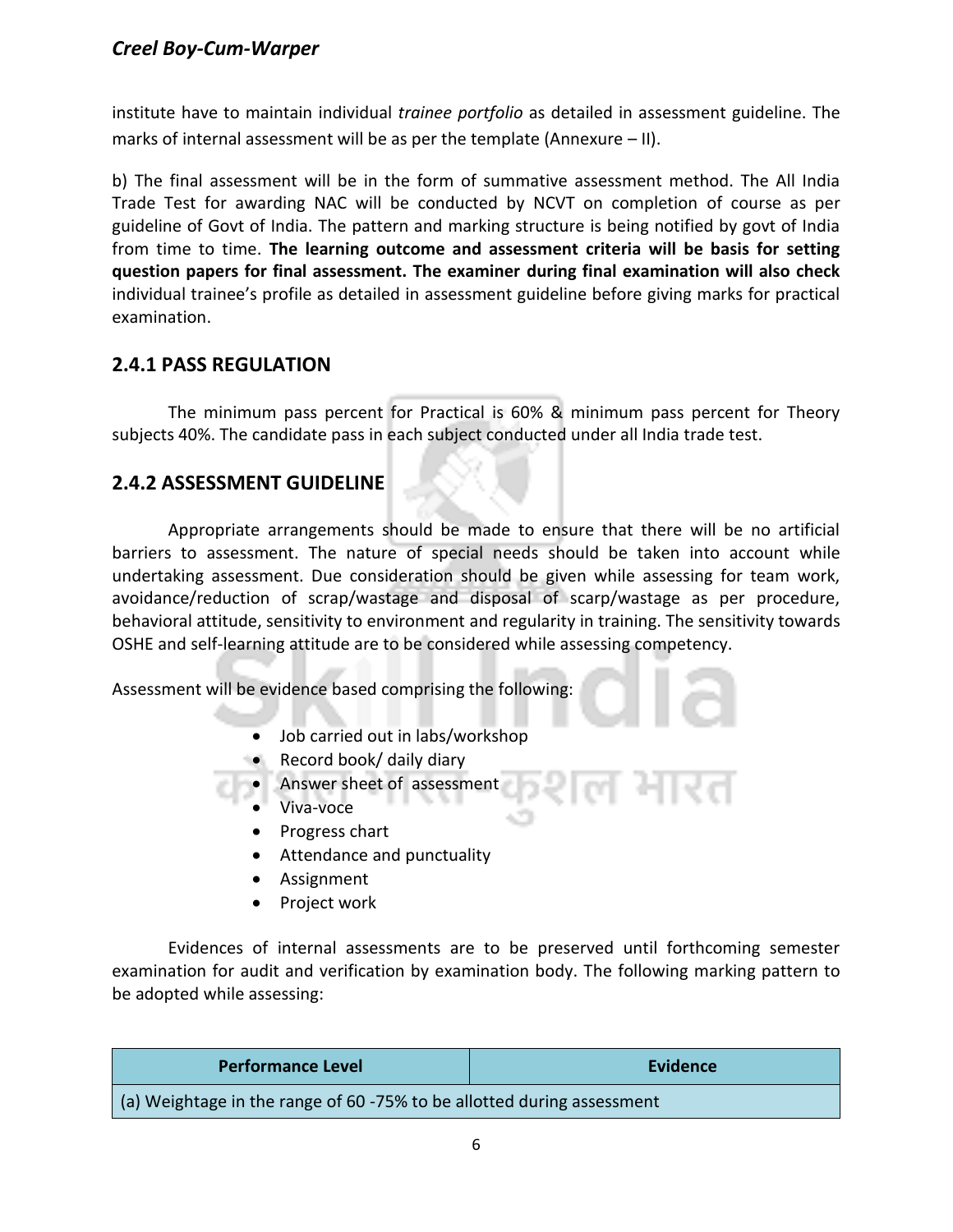| For performance in this grade, the candidate<br>with occasional guidance and showing due<br>regard for safety procedures and practices,<br>has produced work which demonstrates<br>attainment of an acceptable standard of<br>craftsmanship.                                                       | Demonstration of good skill in the use of<br>hand tools, machine tools and workshop<br>equipment<br>Below 70% tolerance dimension/accuracy<br>achieved while undertaking different work<br>with those demanded by the<br>component/job/set standards.<br>A fairly good level of neatness and<br>consistency in the finish<br>Occasional support in completing the<br>project/job.            |
|----------------------------------------------------------------------------------------------------------------------------------------------------------------------------------------------------------------------------------------------------------------------------------------------------|----------------------------------------------------------------------------------------------------------------------------------------------------------------------------------------------------------------------------------------------------------------------------------------------------------------------------------------------------------------------------------------------|
| (b) Weightage in the range of above 75% - 90% to be allotted during assessment                                                                                                                                                                                                                     |                                                                                                                                                                                                                                                                                                                                                                                              |
| For this grade, the candidate, with little<br>guidance and showing due regard for safety<br>procedures and practices, has produced<br>work which demonstrates attainment of a<br>reasonable standard of craftsmanship.<br>(c) Weightage in the range of above 90% to be allotted during assessment | Good skill levels in the use of hand tools,<br>$\bullet$<br>machine tools and workshop equipment<br>70-80% tolerance dimension/accuracy<br>$\bullet$<br>achieved while undertaking different work<br>with those demanded by the<br>component/job/set standards.<br>A good level of neatness and consistency<br>$\bullet$<br>in the finish<br>Little support in completing the<br>project/job |
| performance in<br>For<br>this<br>the<br>grade,<br>candidate, with minimal or no support in<br>organization and execution and with due<br>regard for safety procedures and practices,<br>has produced work which demonstrates<br>attainment<br>of<br>high<br>standard<br>of<br>a<br>craftsmanship.  | High skill levels in the use of hand tools,<br>$\bullet$<br>machine tools and workshop equipment<br>Above 80% tolerance dimension/accuracy<br>achieved while undertaking different work<br>with those demanded by the<br>component/job/set standards.<br>A high level of neatness and consistency in<br>the finish.<br>Minimal or no support in completing the<br>project.                   |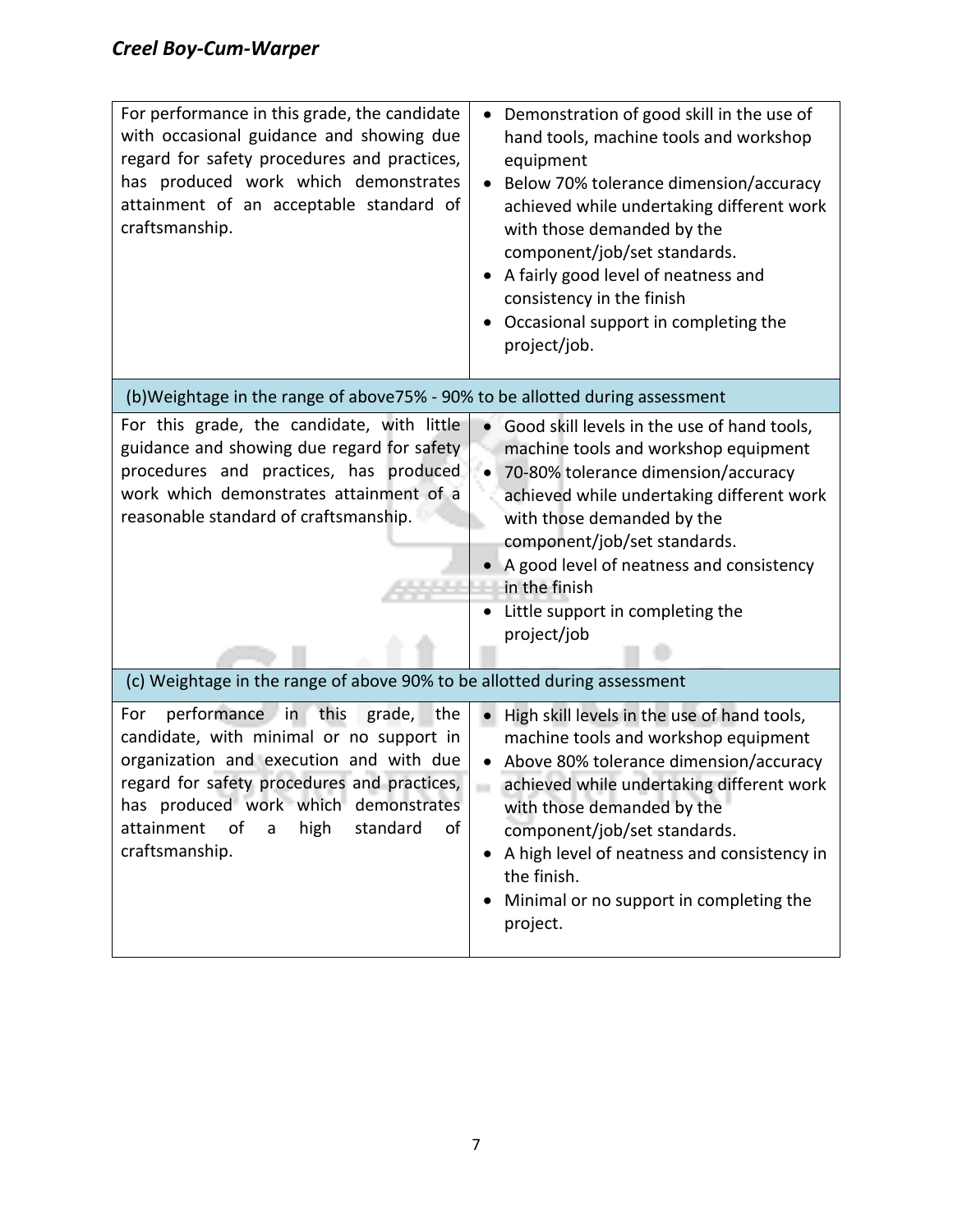#### **Brief description of Job roles:**

Warper; Beamer tends warping machine for drawing and winding on a large spool (beam) many strands of yarn from several cones, cheeses or bobbins arranged on a creel. Fixes empty beam or drum in brackets of machine. Adjusts length gauge. Draws each thread through appropriate guide, dent and drop pin. Fastens all ends to beam or loops them on hook of drum. Starts machine and observes winding of yarn on beam whenever machine stops automatically, gets end of yarn brought from creel by Endman and pieces ends. Stops machine when required length has been wound, cuts yarn strands between comb and beam, knots all ends together into two or three bunches and removes beam from machine with help of Endman. Is designated as BEAMER when warping yarn from section drums to weaver's beam.

**Reference NCO 2015:** 8152.1700-Warper

# Skill India कौशल भारत-कुशल भारत

88888888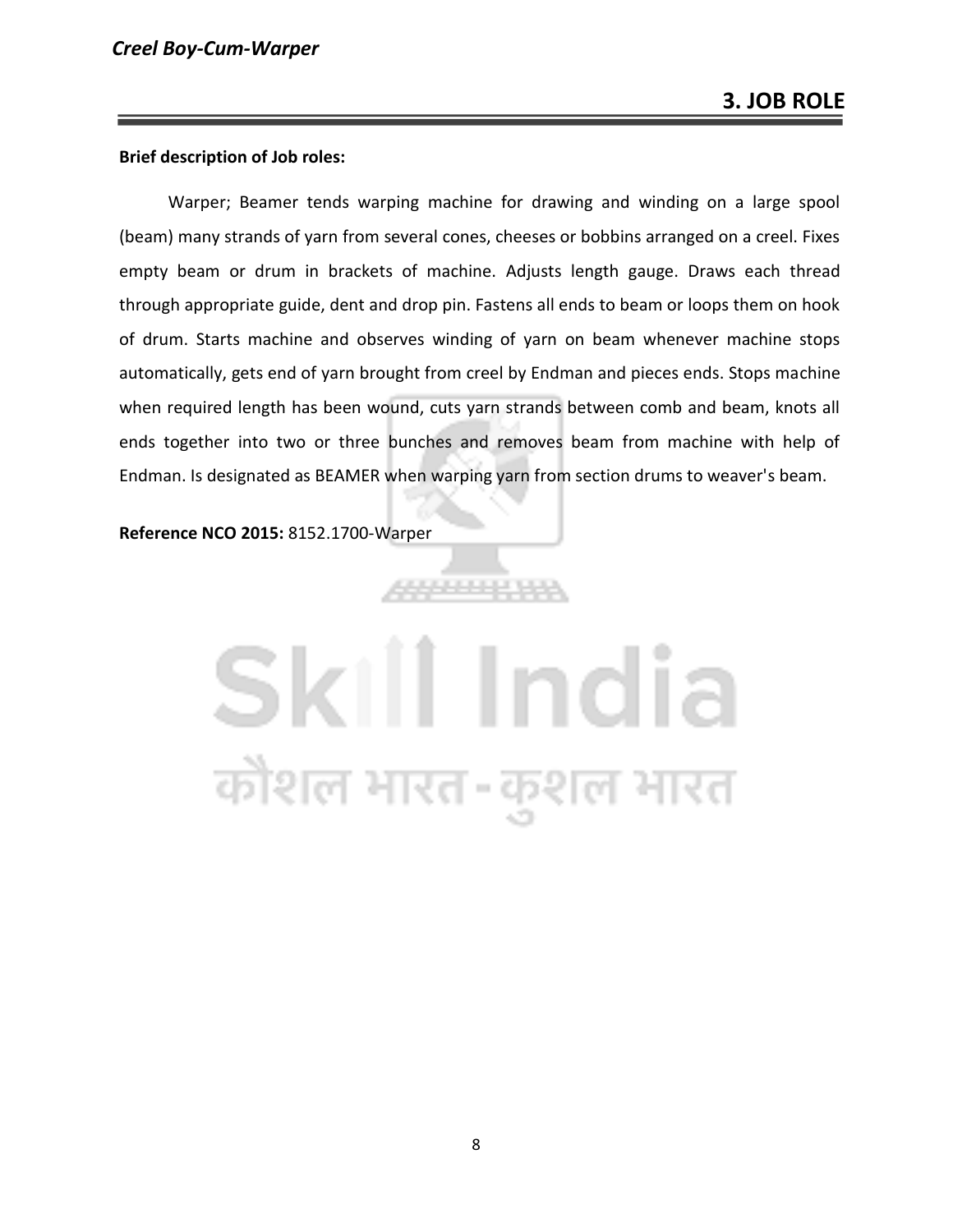#### *Creel Boy-Cum-Warper*

#### **4. NSQF LEVEL COMPLIANCE**

NSQF level for Creel Boy- Cum Warper trade under ATS: **Level 3**

As per notification issued by Govt. of India dated- 27.12.2013 on National Skill Qualification Framework total 10 (Ten) Levels are defined.

Each level of the NSQF is associated with a set of descriptors made up of five outcome statements, which describe in general terms, the minimum knowledge, skills and attributes that a learner needs to acquire in order to be certified for that level.

Each level of the NSQF is described by a statement of learning outcomes in five domains, known as level descriptors. These five domains are:

- a. Process
- b. Professional knowledge,
- c. Professional skill,
- d. Core skill and
- e. Responsibility.

The Broad Learning outcome of Creel Boy- Cum Warper trade under ATS mostly

nn

matches with the Level descriptor at Level- 3.

The NSQF level-3 descriptor is given below:

| <b>Level</b> | <b>Process</b><br><b>Required</b>                                                                                        | <b>Professional</b><br><b>Knowledge</b>                                          | <b>Professional</b><br><b>Skill</b>                                                                                | <b>Core Skill</b>                                                                                                                                                                                                               | <b>Responsibility</b>                                                             |
|--------------|--------------------------------------------------------------------------------------------------------------------------|----------------------------------------------------------------------------------|--------------------------------------------------------------------------------------------------------------------|---------------------------------------------------------------------------------------------------------------------------------------------------------------------------------------------------------------------------------|-----------------------------------------------------------------------------------|
| Level 3      | Person may<br>carry<br>put a job<br>which<br>may require<br>limited range<br>of activities<br>routine and<br>predictable | Basic facts,<br>process and<br>principle<br>applied in<br>trade of<br>employment | Recall and<br>demonstrate<br>practical<br>skill, routine<br>and repetitive<br>in narrow<br>range of<br>application | Communication<br>written and oral, supervision<br>with minimum<br>required clarity,<br>skill of basic<br>arithmetic and<br>algebraic<br>principles,<br>person al<br>banking, basic<br>understanding<br>of social and<br>natural | Under close<br>Some<br>Responsibility<br>for own<br>work within<br>defined limit. |
|              |                                                                                                                          |                                                                                  |                                                                                                                    | environment                                                                                                                                                                                                                     |                                                                                   |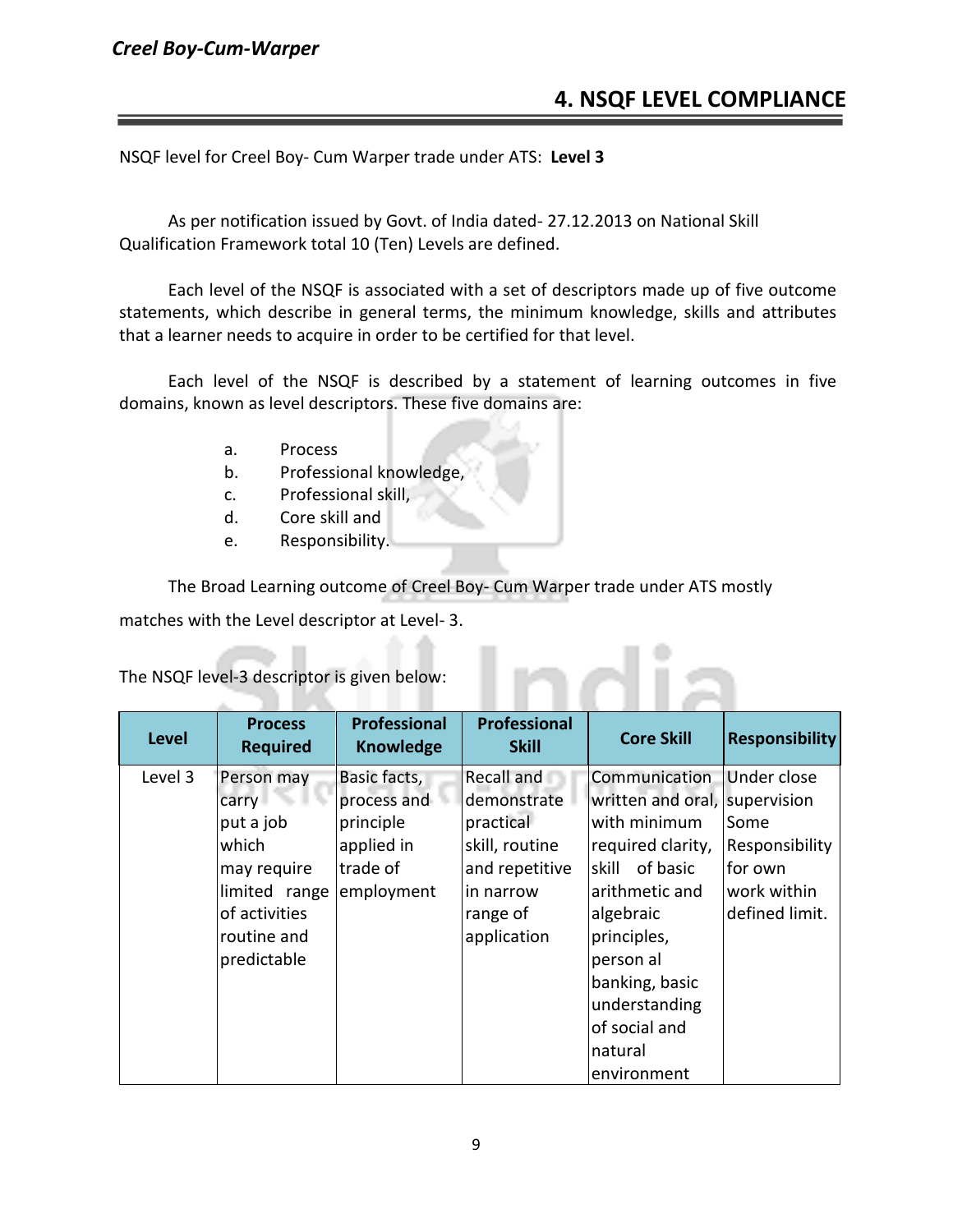#### **5. GENERAL INFORMATION**

| <b>Name of the Trade</b>                                                                   | <b>Creel Boy- Cum Warper</b>                                                                                                                                                                    |  |
|--------------------------------------------------------------------------------------------|-------------------------------------------------------------------------------------------------------------------------------------------------------------------------------------------------|--|
| <b>NCO - 2015</b>                                                                          | 8152.1700                                                                                                                                                                                       |  |
| <b>NSQF Level</b>                                                                          | Level $-3$                                                                                                                                                                                      |  |
| <b>Duration of Apprenticeship</b><br><b>Training</b><br>(Basic Training + On-Job Training) | 1 month+ Five Months (01 Block of 06 months duration<br>including basic training).                                                                                                              |  |
| <b>Duration of Basic Training</b>                                                          | a) Block $-l:1$ month<br><b>Total duration of Basic Training: 1 month</b>                                                                                                                       |  |
| <b>Duration of On-Job Training</b>                                                         | a) Block-I: 5 months<br><b>Total duration of Practical Training: 5 months</b>                                                                                                                   |  |
| <b>Entry Qualification</b>                                                                 | Passed 8th class or its equivalent under 10+2 system of<br>education.                                                                                                                           |  |
| <b>Selection of Apprenticeship</b>                                                         | The apprentices will be selected as per Apprenticeship Act<br>amended time to time.                                                                                                             |  |
| <b>Instructors Qualification for</b><br><b>Basic Training</b>                              | As per ITI instructors qualifications as amended time to time<br>for the specific trade.                                                                                                        |  |
| <b>Infrastructure for basic</b><br>training                                                | As per related trade of ITI.                                                                                                                                                                    |  |
| Examination                                                                                | The internal examination/assessment will be held on<br>completion of each block.<br>Final examination for all subjects will be held at the end of<br>course and same will be conducted by NCVT. |  |
| <b>Rebate to Ex-ITI Trainees</b>                                                           | <b>NA</b>                                                                                                                                                                                       |  |
| <b>CTS trades eligible for Creel</b><br><b>Boy- Cum Warper</b><br>(Apprenticeship)         | NA                                                                                                                                                                                              |  |

*Note:*

- *Industry may impart training as per above time schedule for different block, however this is not fixed. The industry may adjust the duration of training considering the fact that all the components under the syllabus must be covered. However the flexibility should be given keeping in view that no safety aspects is compromised.*
- *For imparting Basic Training the industry to tie-up with ITIs having such specific trade and affiliated to NCVT.*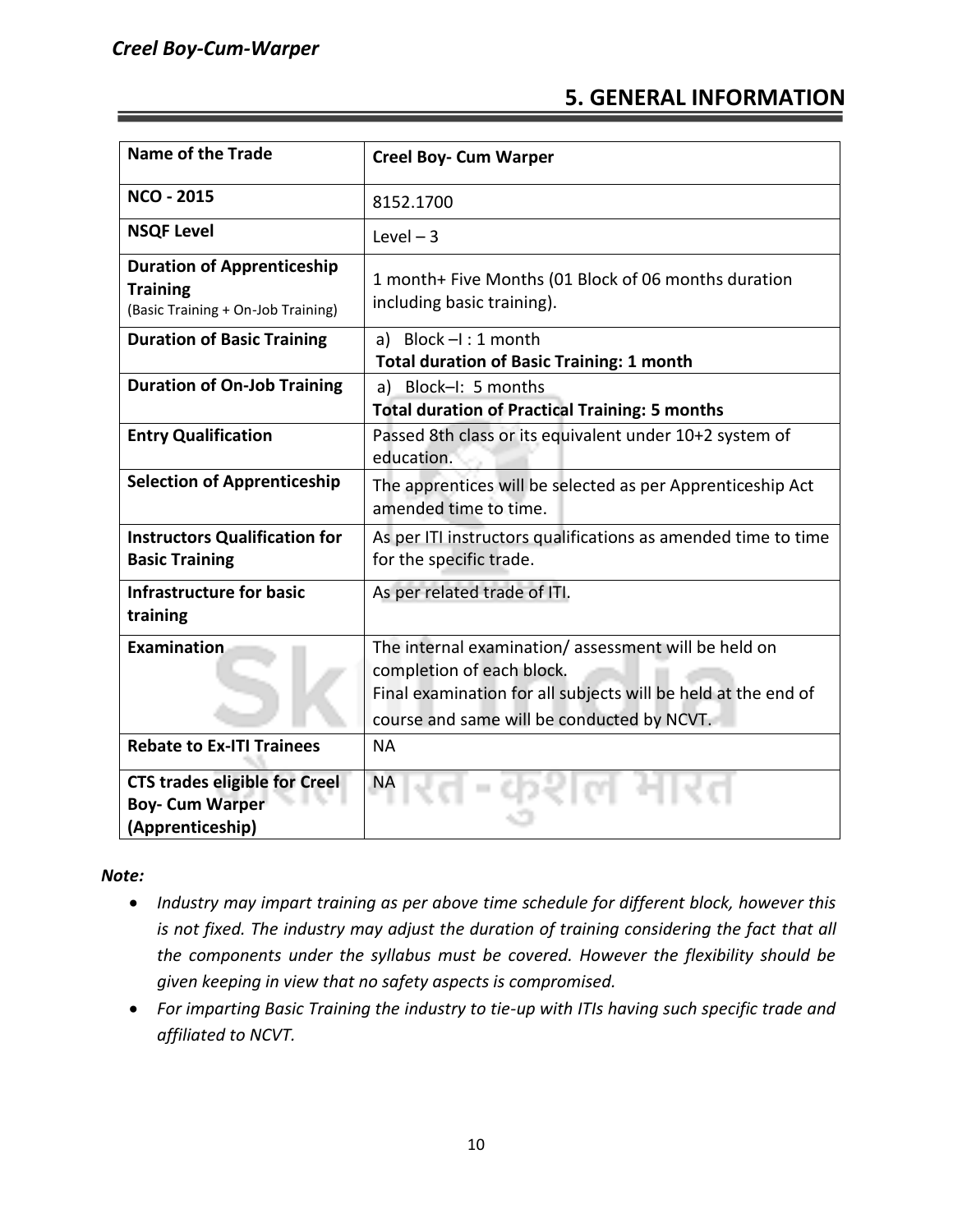#### **6.1 GENERIC LEARNING OUTCOME**

The following are minimum broad Common Occupational Skills/ Generic Learning Outcome after completion of the Creel Boy- Cum- Warper course of 06 Months duration under ATS.

#### **Block I**

- 1. Recognize & comply safe working practices.
- 2. Explain the concept in productivity, quality tools, and labour welfare legislation and apply such in day to day work to improve productivity & quality.
- 3. Explain entrepreneurship related task in day to day work for personal & societal growth.

#### **6.2 SPECIFIC LEARNING OUTCOME**

#### **Block – I**

- 1. Practice arrangement of the Warper beams on the sizing machine for knotting the warp sheet with proper tension.
- 2. Handle the size level and control on steam pressure value to maintain the temperature in the sow box.
- 3. Maintain control of steam pressure of cylinders.
- 4. Practic e leasing at wet stage (if possible) and at dry stage. Practice of cutting lappers.
- 5. Adjust tension during passage of warp sheet at various places and during weavers beam winding.
- 6. Set the cut marking motion for both beam ends and set change.
- 7. Demonstrate proficiency in working of the machine with correct sized yarn with proper pick up of the size.
- 8. Practice starting and stopping the sizing machine during doffing and at the time of setting change.
- 9. Perform work with the fitter, practice oiling and greasing of various parts of the machine and setting various gears to be given.
- 10. Work along with the size mixer, prepare size as per recipe.
- 11. Demonstrate alertness, awareness & activeness during the process of weaving to ensure good quality of sized beam.

*Note: Learning outcomes are reflection of total competencies of a trainee and assessment will be carried out as per assessment criteria.*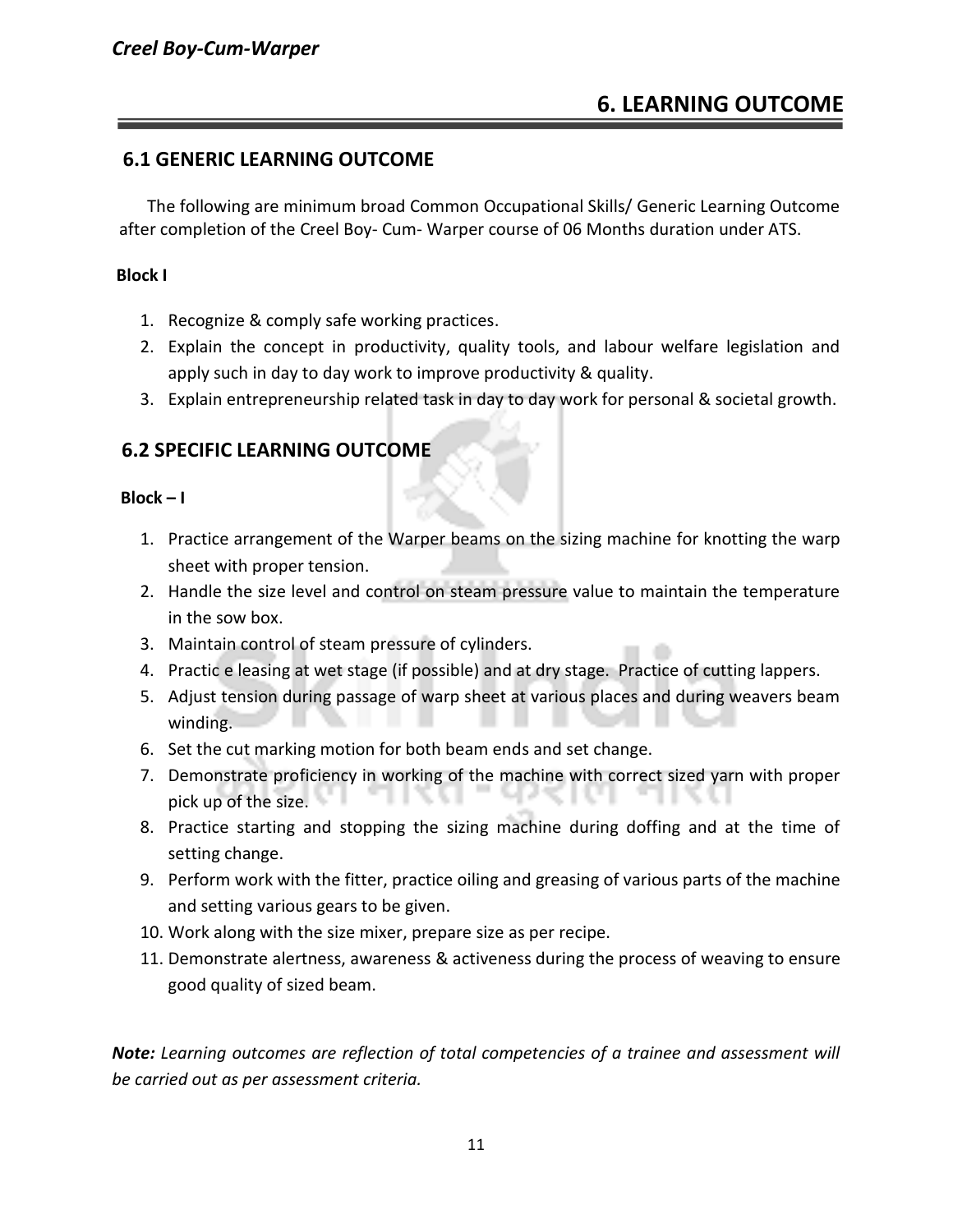### **7. LEARNING OUTCOME WITH ASSESSMENT CRITERIA**

| <b>GENERIC LEARNING OUTCOME</b>                                                                 |                                                                                                                                                                                                                                                                |  |
|-------------------------------------------------------------------------------------------------|----------------------------------------------------------------------------------------------------------------------------------------------------------------------------------------------------------------------------------------------------------------|--|
| <b>LEARNING OUTCOMES</b>                                                                        | <b>ASSESSMENT CRITERIA</b>                                                                                                                                                                                                                                     |  |
| 1. Recognize & comply safe<br>working practices,<br>environment regulation and<br>housekeeping. | 1.1.<br>Follow and maintain procedures to achieve a safe<br>working environment in line with occupational<br>health and safety regulations and requirements.<br>1.2.<br>Recognize<br>and<br>all<br>unsafe<br>situations<br>report<br>according to site policy. |  |
|                                                                                                 | 1.3.<br>Identify and take necessary precautions on fire and<br>safety hazards and report according to site policy<br>and procedures.                                                                                                                           |  |
|                                                                                                 | Identify, handle<br>1.4.<br>and<br>store<br>off<br>dispose<br>$\prime$<br>dangerous/unsalvageable goods and substances<br>according to site policy and procedures following<br>safety regulations and requirements.                                            |  |
|                                                                                                 | Identify and observe site policies and procedures in<br>1.5.<br>regard to illness or accident.                                                                                                                                                                 |  |
|                                                                                                 | Identify safety alarms accurately.<br>1.6.                                                                                                                                                                                                                     |  |
|                                                                                                 | Report supervisor/ Competent of authority in the<br>1.7.<br>event of accident or sickness of any staff and record<br>accident details<br>correctly<br>according<br>to<br>site<br>accident/injury procedures.                                                   |  |
|                                                                                                 | Identify and observe site evacuation procedures<br>1.8.<br>according to site policy.<br>1.9.<br>Identify Personal Productive Equipment (PPE) and<br>use the same as per related working environment.                                                           |  |
|                                                                                                 | Identify basic first aid and use them under different<br>1.10.<br>circumstances.                                                                                                                                                                               |  |
|                                                                                                 | 1.11.<br>Identify different fire extinguisher and use the same<br>as per requirement.                                                                                                                                                                          |  |
|                                                                                                 | 1.12. Identify environmental pollution & contribute to<br>avoidance of same.                                                                                                                                                                                   |  |
|                                                                                                 | 1.13. Take opportunities to use energy and materials in an<br>environmentally friendly manner                                                                                                                                                                  |  |
|                                                                                                 | 1.14. Avoid waste and dispose waste as per procedure                                                                                                                                                                                                           |  |
|                                                                                                 | 1.15. Recognize different components of 5S and apply the<br>same in the working environment.                                                                                                                                                                   |  |
|                                                                                                 |                                                                                                                                                                                                                                                                |  |
| 2. Explain the concept in<br>productivity,<br>quality tools,                                    | 2.1 Explain the concept of productivity and quality tools<br>and apply during execution of job.                                                                                                                                                                |  |
| and labour welfare legislation<br>and apply such in day to day                                  | 2.2 Understand the basic concept of labour welfare<br>legislation and adhere to responsibilities and remain                                                                                                                                                    |  |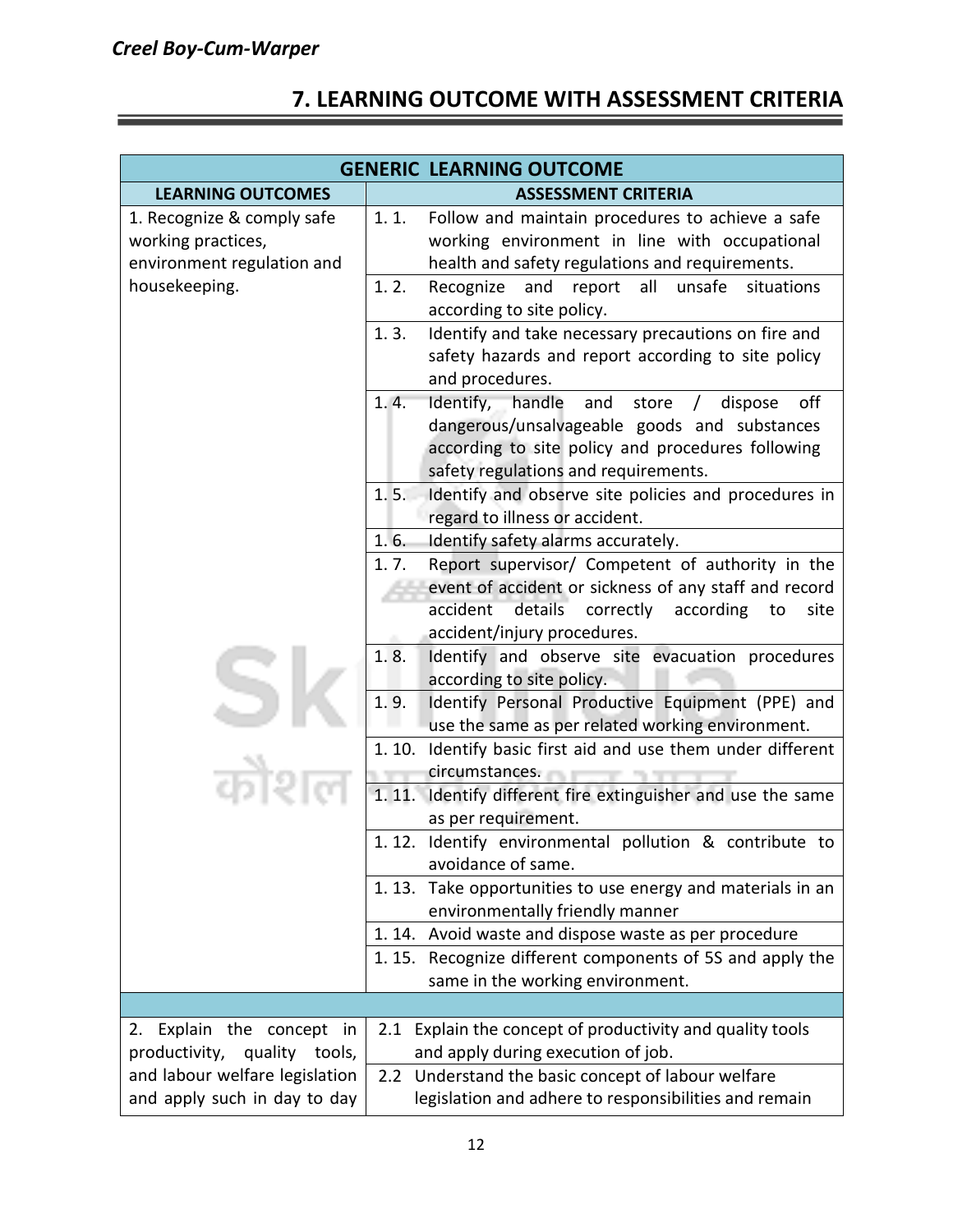| work to improve productivity<br>& quality.                                                | sensitive towards such laws.                                                                                                                                                                                                                                        |  |
|-------------------------------------------------------------------------------------------|---------------------------------------------------------------------------------------------------------------------------------------------------------------------------------------------------------------------------------------------------------------------|--|
| 3. Explain personnel finance,                                                             | 2.3 Knows benefits guaranteed under various acts<br>3. 1. Explain entrepreneurship.                                                                                                                                                                                 |  |
| entrepreneurship related<br>task in day to day work for<br>personal & societal<br>growth. | 3. 2. Explain role of Various Schemes and Institutes for self-<br>employment i.e. DIC, SIDA, SISI, NSIC, SIDO, Idea for<br>financing/ non financing support agencies<br>to<br>familiarizes with the Policies /Programmes<br>୍ଷ<br>procedure & the available scheme. |  |
|                                                                                           | 3. 3. Prepare Project report to become an entrepreneur for<br>submission to financial institutions.                                                                                                                                                                 |  |
| <b>SPECIFIC OUTCOME</b>                                                                   |                                                                                                                                                                                                                                                                     |  |

**Block-I**

*Assessment Criteria i.e. the standard of performance, for each specific learning outcome mentioned under block – I (section: 10) must ensure that the trainee performs job that requires limited range of activities which are routine and predictable. Assessment criteria should broadly cover the aspect of Planning (Identify, ascertain, etc.); Execution (perform, illustration, etc. by applying basic methods, tools, materials and information 2) Knowledge of basic facts, process and principle applied in trade of employment3) Basic Mathematical Skills and Checking/ Testing to ensure functionality during the assessment of each outcome. The assessments parameters must also ascertain that the candidate is responsible for own work within defined limit.*

## III Indi कौशल भारत-कुश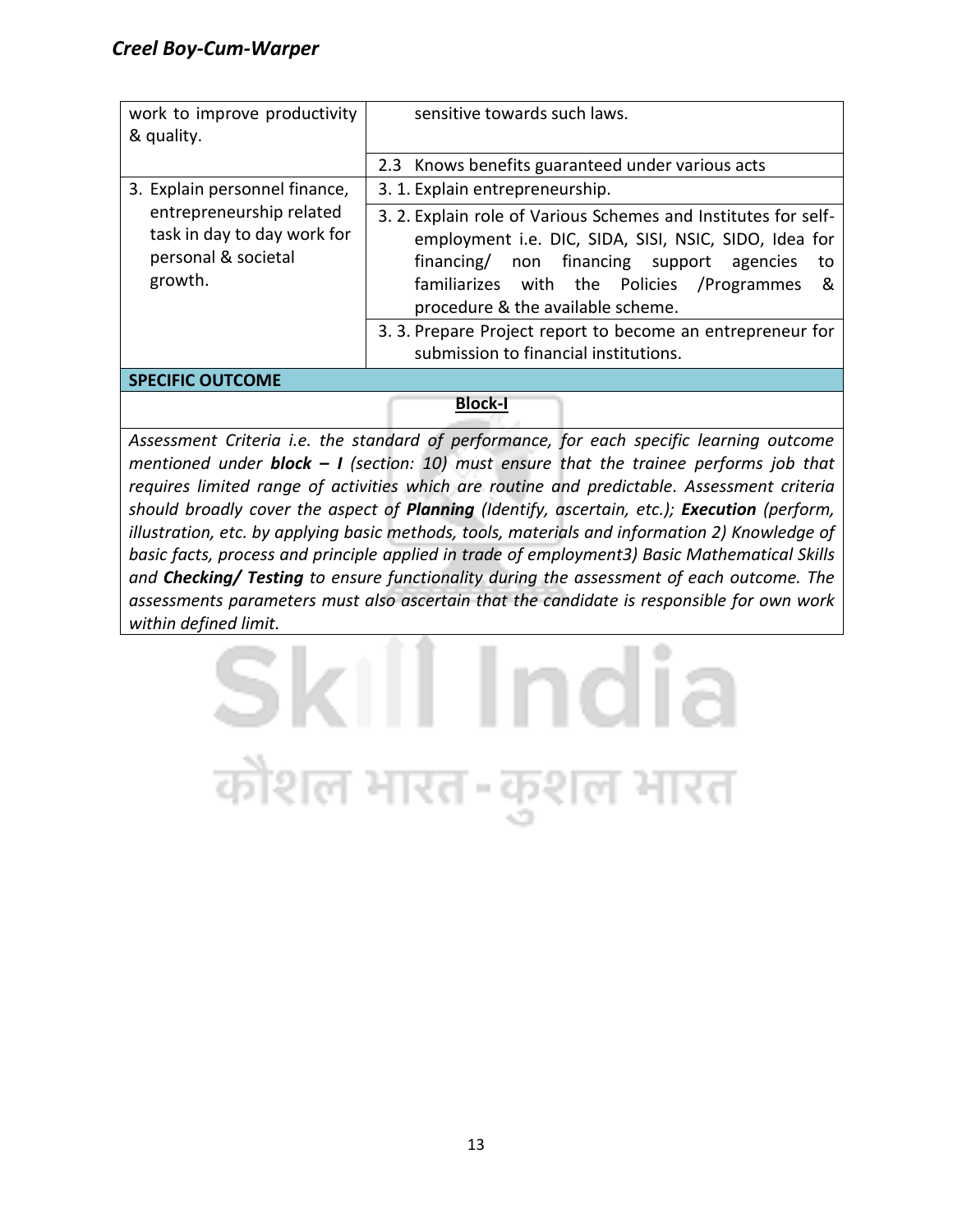#### **BASIC TRAINING (Block – I)**

#### **Duration: (01) One Month**

| <b>Week</b><br>No. | <b>Professional Skills</b><br>(Trade Practical)                   | <b>Professional Knowledge</b><br>(Trade Theory)                  |
|--------------------|-------------------------------------------------------------------|------------------------------------------------------------------|
| 1.                 | <b>Knotting Practice:</b>                                         | Safety precautions and first aid as prescribed                   |
|                    | Making Warpers knot and cutting the                               | by St. Johns ambulance & as per need in the                      |
|                    | tail end getting the correct broken                               | preparatory departments particularly about                       |
|                    | end and tying the same with the                                   | sizing machines.                                                 |
|                    | broken without twisting to adjacent                               | Brief introduction to textile fibers- cellulosic                 |
|                    | end.                                                              | and non cellulosic fibers- natural, animal                       |
|                    | <b>Ordinary Warping:</b>                                          | mineral and manmade fibers, identification                       |
|                    | Passage of yarn, from yarn package                                | of textile fibers- application to the textile                    |
|                    | in the Creel to Warper Beam on the                                | world.                                                           |
|                    | machine.                                                          | Brief introduction of process and machinery                      |
|                    | Creel:                                                            | involved in carding and spinning of textile                      |
|                    | methods<br>Various<br>types<br>and<br>in.                         | fibers namely, cotton mixing blow room,                          |
|                    | creeling                                                          | carding, drawing combing, speed frame (i.e.                      |
|                    | Singleton Thread Stop Motion:                                     | slubber, inter-roving's) ring spinning and                       |
|                    | Purpose and function.<br><b>Clock Measuring and Stop Motions:</b> | doubling process.<br>Brief introduction of process and machinery |
|                    | Purpose and Functions.                                            | involved in weaving preparation and weaving                      |
|                    | <b>Drive Mechanism:</b>                                           | (i.e. yarn to cloth) such as:-                                   |
|                    | Function and parts involved. Brief                                | a) Winding: Warp winding<br>weft<br>and                          |
|                    | functions<br>accessories<br>like<br>in I                          | winding.                                                         |
|                    | adjustable combs, friction clutch,                                | b) Warping: Ordinary warping, high speed                         |
|                    | brake beam holder, winding drum                                   | warping and super speed warping.                                 |
|                    | and dead weights                                                  | Sizing: Ordinary sizing and multi cylinder<br>$c$ )              |
|                    |                                                                   | sizing machine.                                                  |
|                    | Brief knowledge of Size Mixing:                                   | d) Size mixing: Purpose, mixing ingredients                      |
|                    | Mixing ingredients used-its purpose-                              | used and size mixing preparation in                              |
|                    | mixing preparation.                                               | brief.                                                           |
|                    | Cut marking motion: purpose and                                   | e) Drawing in: Ordinary/and<br>automatic                         |
|                    | function. Its settings.                                           | drawing in.                                                      |
|                    | Denting: Importance- Skill involved in                            | Weaving: Ordinary looms and automatic<br>f)                      |
|                    | light and heavy grey and color sorts.                             | looms in relation to cloth manufacturing-                        |
|                    | Adjustments of tensions on warp                                   | functions<br>namely<br>οf<br>primary<br>and                      |
|                    | sheets at various points from back                                | secondary machines of the looms.                                 |
|                    | creel to front weave beam.                                        | Sizing: Purpose and importance and sizing                        |
|                    |                                                                   | process in weaving principals of various types                   |
|                    |                                                                   | of<br>sizing machines- Slasher sizing<br>multi                   |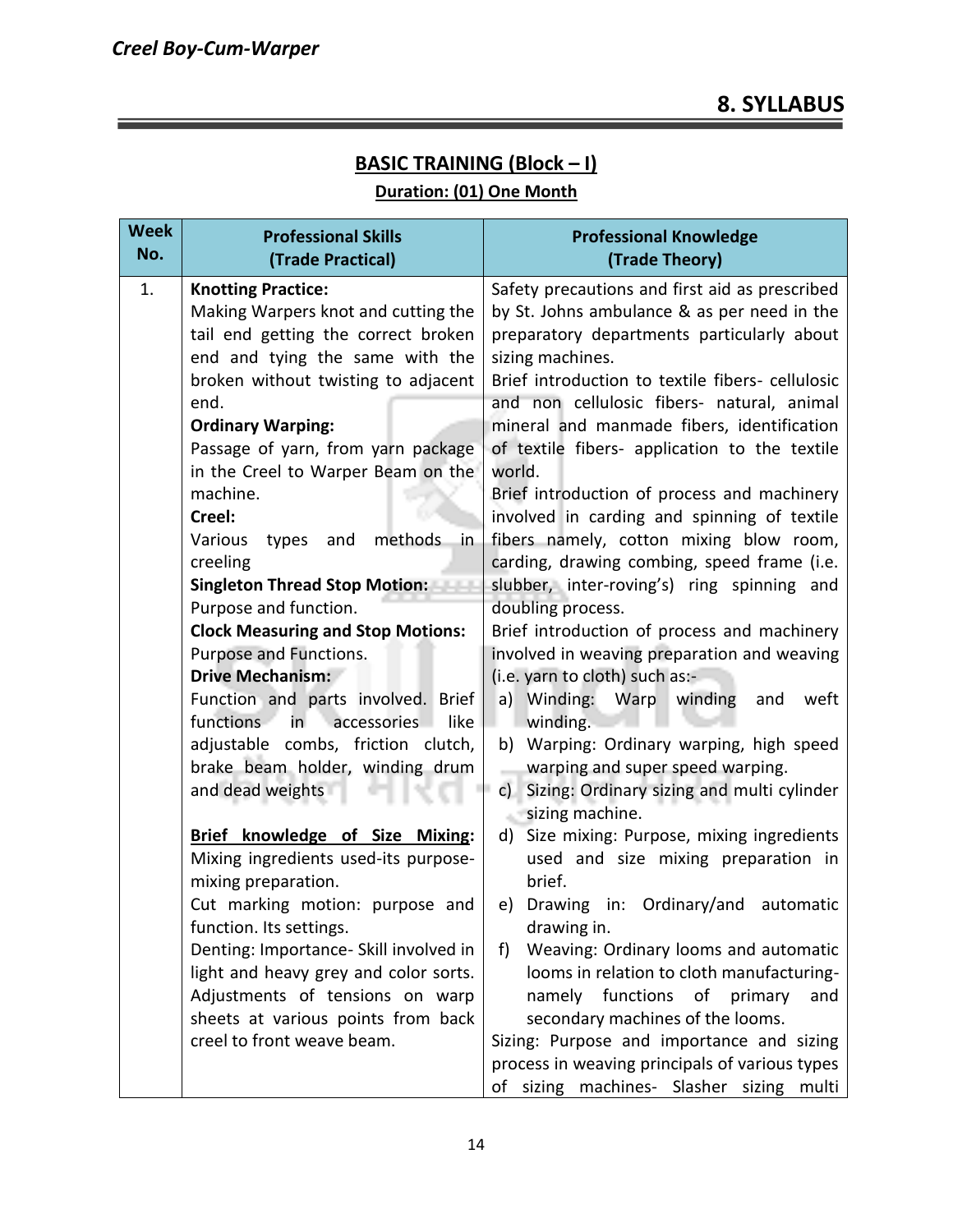|    |                                                                                                                                                                                                                                                                                                                                                                                                                                                                                                                                                                                                                                                                                                          | cylinder and hot air sizing machines.<br>Types of rolls used their advantages and dis-<br>advantages.<br>Sow Box: Purpose and function- immersion<br>rollers, sizing roller, roller, squeezing roller,<br>automatic supply of size paste beed pipe, size<br>agitating device heat roller.<br>Sizing cylinders: Purpose and function- device<br>of supplying steam inside the cylinder,<br>reduction value, safety value steam trap,<br>water buckets.<br>Dividing or Leasing Rods: Purpose<br>and                                                                                                                                                                                                                                                                                                                                                                                                                                       |
|----|----------------------------------------------------------------------------------------------------------------------------------------------------------------------------------------------------------------------------------------------------------------------------------------------------------------------------------------------------------------------------------------------------------------------------------------------------------------------------------------------------------------------------------------------------------------------------------------------------------------------------------------------------------------------------------------------------------|-----------------------------------------------------------------------------------------------------------------------------------------------------------------------------------------------------------------------------------------------------------------------------------------------------------------------------------------------------------------------------------------------------------------------------------------------------------------------------------------------------------------------------------------------------------------------------------------------------------------------------------------------------------------------------------------------------------------------------------------------------------------------------------------------------------------------------------------------------------------------------------------------------------------------------------------|
|    |                                                                                                                                                                                                                                                                                                                                                                                                                                                                                                                                                                                                                                                                                                          | function, method of leasing.<br>Drag or Tensions Roller: Function<br>and<br>purpose.<br>Slow motion: Function and purpose.<br>Frictional Drive Mechanism: Purpose and<br>function.<br>Beam Pressing Motion: Purpose and function.                                                                                                                                                                                                                                                                                                                                                                                                                                                                                                                                                                                                                                                                                                       |
| 2. | <b>High</b><br><b>Speed</b><br>and<br><b>Speed</b><br><b>Super</b><br>warping:<br>Working of various makes of High<br>Speed and Super Speed Warping<br>Machine used in Textile mills study<br>of social features introduced<br>in<br>relation to various mechanism like<br>revolving creel arrangements with<br>oscillating fan brake in drum-doffing<br>and donning of beam, mechanically-<br>arrangement of electrical stop<br>motion with drop wires-drive<br>mechanism Loading the empty War<br>pers beam fixing the adjuster handle,<br>yardage<br>setting<br>the<br>counter,<br>adjusting the comb width to the size<br>of the War per beam, starting of the<br>machine doffing the full Warper's. | High speed multi cylinder sizing machine-<br>working of machine and brief study of special<br>features introduced in various mechanisms<br>as follows:<br>a) Control of warp tension in creel.<br>b) Automatic control of size level and<br>temperature control in size mixture in<br>sow box. Arrangement of two pairs of<br>squeeze roll.<br>Control on stretch on warp sheet and<br>c)<br>automatic winding up through P.I.V.<br>variable speed gear box.<br>d) Introduction of Teflon coating on drying<br>cylinders.<br>Individual control of steam pressure for<br>e)<br>sow box and drying cylinders.<br>Introduction of wet splitting device on<br>f)<br>sizing machine.<br>Waxing device for polyester cotton<br>g)<br>blends sizer yarn on the sizing machine.<br>h) Cut marking motion- mechanical and<br>electrical.<br>Device of moisture control system for<br>i)<br>sized yarn.<br>Hydraulic beam pressure device.<br>j) |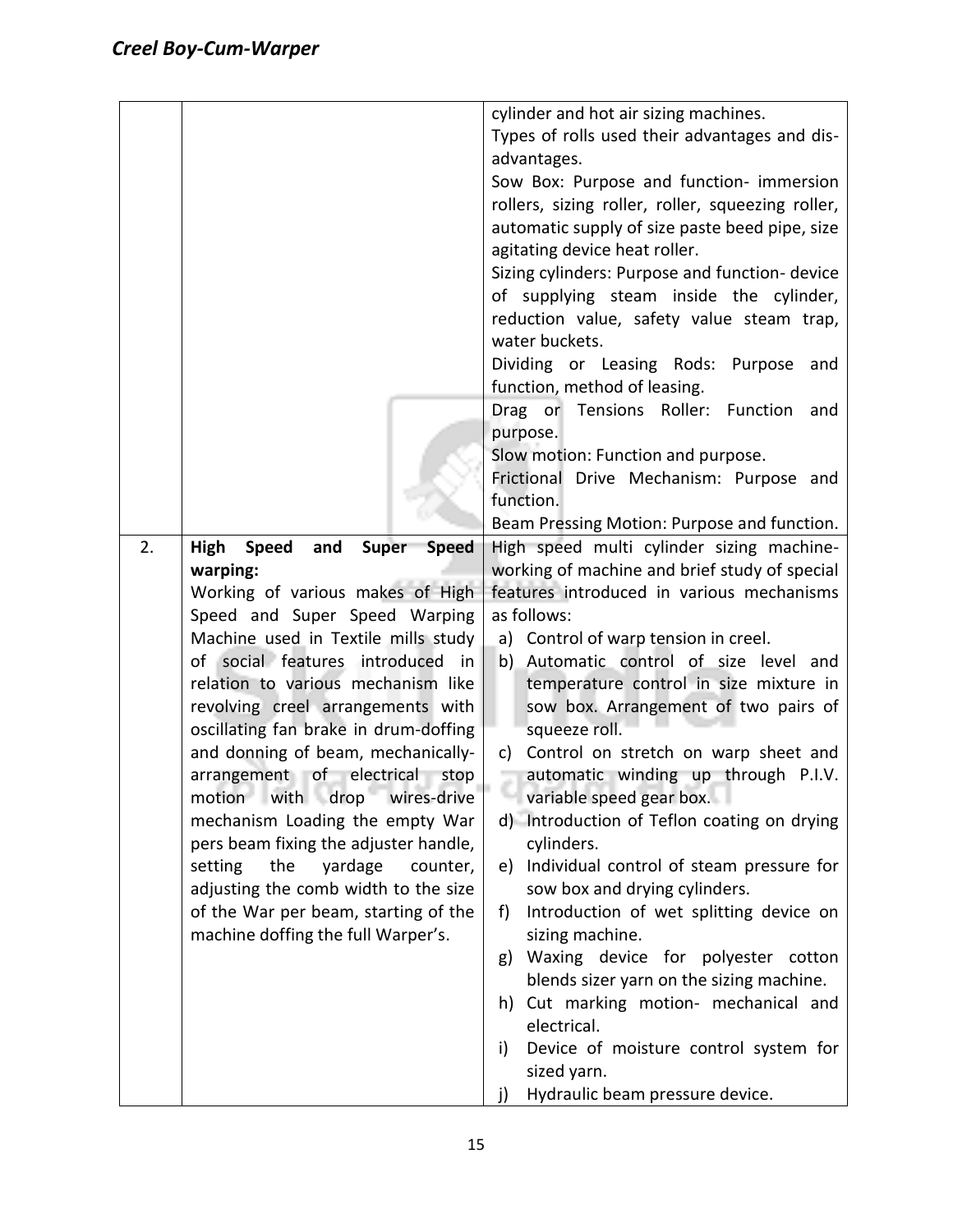|    |                                      | k) Provision of main drive arrangement of<br>sizing machine by P.I.V gear or by D.C.            |  |  |  |  |  |  |  |  |
|----|--------------------------------------|-------------------------------------------------------------------------------------------------|--|--|--|--|--|--|--|--|
|    |                                      | motor.                                                                                          |  |  |  |  |  |  |  |  |
| 3. | Cleaning of ladders and creeling of  | Oiling, cleaning and greasing of all type of                                                    |  |  |  |  |  |  |  |  |
|    | full cones on the warping machine,   | sizing machines as per the recommendation                                                       |  |  |  |  |  |  |  |  |
|    | drawing the ends through tension     | of                                                                                              |  |  |  |  |  |  |  |  |
|    | pan, yarn guide, back comb, zigzag   | lubrication chart given by the machine                                                          |  |  |  |  |  |  |  |  |
|    | comb and drop pins beam with         | manufacturers.                                                                                  |  |  |  |  |  |  |  |  |
|    | safety devices.                      | Importance of quality in sizing- sizing defects                                                 |  |  |  |  |  |  |  |  |
|    |                                      | its remedies over dried yarn-ends<br>and                                                        |  |  |  |  |  |  |  |  |
|    |                                      | on the cylinder brittle yarn-taped<br>sticking                                                  |  |  |  |  |  |  |  |  |
|    |                                      | ends- safety sized warp- soft patches-                                                          |  |  |  |  |  |  |  |  |
|    |                                      | entanglements at the dividing rods- missing                                                     |  |  |  |  |  |  |  |  |
|    |                                      | ends- loose ends lappers soft edged weavers                                                     |  |  |  |  |  |  |  |  |
|    |                                      | beam- soft ends beams and their prevention.                                                     |  |  |  |  |  |  |  |  |
|    |                                      | Importance of sized and unsized yarn waste<br>control.                                          |  |  |  |  |  |  |  |  |
|    |                                      | Machine faults and their remedies: Creeling-                                                    |  |  |  |  |  |  |  |  |
|    |                                      | over running of back beams-immersion roller                                                     |  |  |  |  |  |  |  |  |
|    |                                      |                                                                                                 |  |  |  |  |  |  |  |  |
|    |                                      | drying cylinder slow gear- insufficient friction.<br>Duties of operator as back sizer and front |  |  |  |  |  |  |  |  |
|    |                                      | sizer: Precautions to be taken for safety                                                       |  |  |  |  |  |  |  |  |
|    |                                      | measures for controlling the steam for                                                          |  |  |  |  |  |  |  |  |
|    |                                      | operating the machine.                                                                          |  |  |  |  |  |  |  |  |
| 4. | Cutting the ends from the exhausted  | Calculations: Definition of count and bank-                                                     |  |  |  |  |  |  |  |  |
|    | creel and turning the ladder or      | yarn numbering system English, Denier and                                                       |  |  |  |  |  |  |  |  |
|    | pushing them to correct position and | Tex-calculation related to weight to warp                                                       |  |  |  |  |  |  |  |  |
|    | knotting the new ends with the       | and size percentage-calculation of production                                                   |  |  |  |  |  |  |  |  |
|    | exhausted ones.                      | and efficiency of sizing machine.                                                               |  |  |  |  |  |  |  |  |
|    |                                      |                                                                                                 |  |  |  |  |  |  |  |  |
|    | <b>Internal Assessment 02days</b>    |                                                                                                 |  |  |  |  |  |  |  |  |

**Note: -** *More emphasis to be given on video/real-life pictures during theoretical classes. Some real-life pictures/videos of related industry operations may be shown to the trainees to give a feel of Industry and their future assignment.*

وتي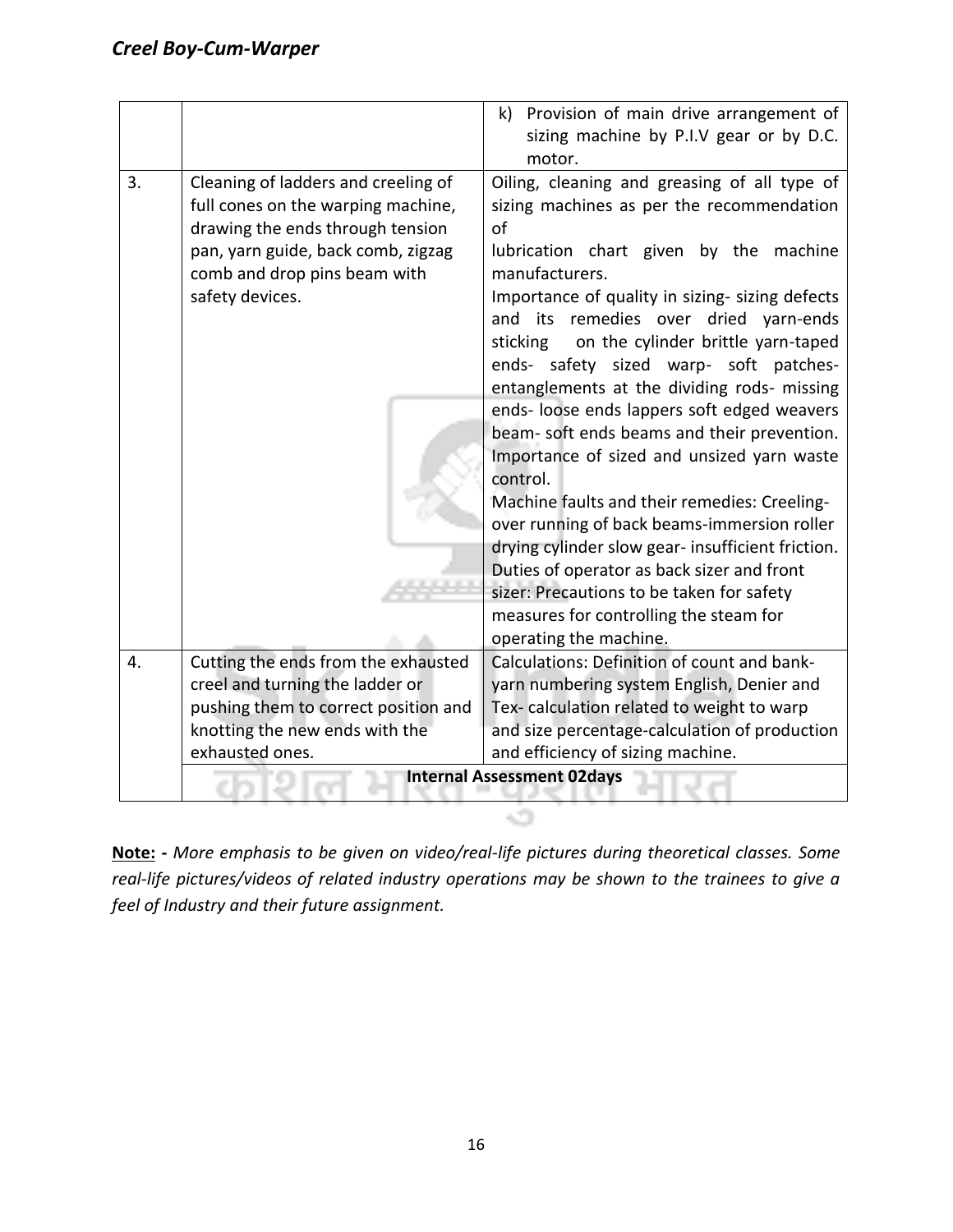#### **9.1 EMPLOYABILITY SKILLS (DURATION: - 55 HRS.)**

| <b>Topic</b><br>No. | <b>Topic</b>                                                             |    |  |  |  |  |
|---------------------|--------------------------------------------------------------------------|----|--|--|--|--|
|                     |                                                                          |    |  |  |  |  |
|                     | <b>English Literacy</b>                                                  |    |  |  |  |  |
| 1.                  | Reading                                                                  |    |  |  |  |  |
|                     | Reading and understanding simple sentences about self, work and          |    |  |  |  |  |
|                     | environment                                                              |    |  |  |  |  |
| 2.                  | Writing                                                                  |    |  |  |  |  |
|                     | Construction of simple sentences Writing simple English                  |    |  |  |  |  |
| 3.                  | Speaking / Spoken English                                                |    |  |  |  |  |
|                     | Speaking with preparation on self, on family, on friends/ classmates, on |    |  |  |  |  |
|                     | know, picture reading gain confidence through role-playing and           |    |  |  |  |  |
|                     | discussions on current happening job description, asking about           |    |  |  |  |  |
|                     | someone's job habitual actions. Taking messages, passing messages on     |    |  |  |  |  |
|                     | and filling in message forms Greeting and introductions office           |    |  |  |  |  |
|                     | hospitality, Resumes or curriculum vita essential parts, letters of      |    |  |  |  |  |
|                     | application reference to previous communication.                         |    |  |  |  |  |
|                     | I.T. Literacy                                                            |    |  |  |  |  |
| 1.                  | <b>Basics of Computer</b>                                                |    |  |  |  |  |
|                     | Introduction, Computer and its applications, Hardware and peripherals,   |    |  |  |  |  |
|                     | Switching on-Starting and shutting down of computer.                     |    |  |  |  |  |
| 2.                  | Word processing and Worksheet                                            |    |  |  |  |  |
|                     | Basic operating of Word Processing, Creating, opening and closing        |    |  |  |  |  |
|                     | Documents, use of shortcuts, Creating and Editing of Text, Formatting    |    |  |  |  |  |
|                     | the Text, Insertion & creation of Tables. Printing document.             |    |  |  |  |  |
|                     | Basics of Excel worksheet, understanding basic commands, creating        |    |  |  |  |  |
|                     | simple worksheets, understanding sample worksheets, use of simple        |    |  |  |  |  |
|                     | formulas and functions, Printing of simple excel sheets.                 |    |  |  |  |  |
|                     | Use of External memory like pen drive, CD, DVD etc,                      |    |  |  |  |  |
| 3.                  | <b>Computer Networking and INTERNET</b>                                  |    |  |  |  |  |
|                     | Accessing the Internet using Web Browser, Downloading and Printing       |    |  |  |  |  |
|                     | Web Pages, Opening an email account and use of email. Social media       |    |  |  |  |  |
|                     | sites and its implication.                                               |    |  |  |  |  |
|                     | <b>Communication Skill</b>                                               | 18 |  |  |  |  |
| $\mathbf{1}$        | <b>Introduction to Communication Skills</b>                              |    |  |  |  |  |
|                     | Communication and its importance                                         |    |  |  |  |  |
|                     | Principles of Effective communication                                    |    |  |  |  |  |
|                     | Types of communication - verbal, nonverbal, written, email,              |    |  |  |  |  |
|                     | talking on phone.                                                        |    |  |  |  |  |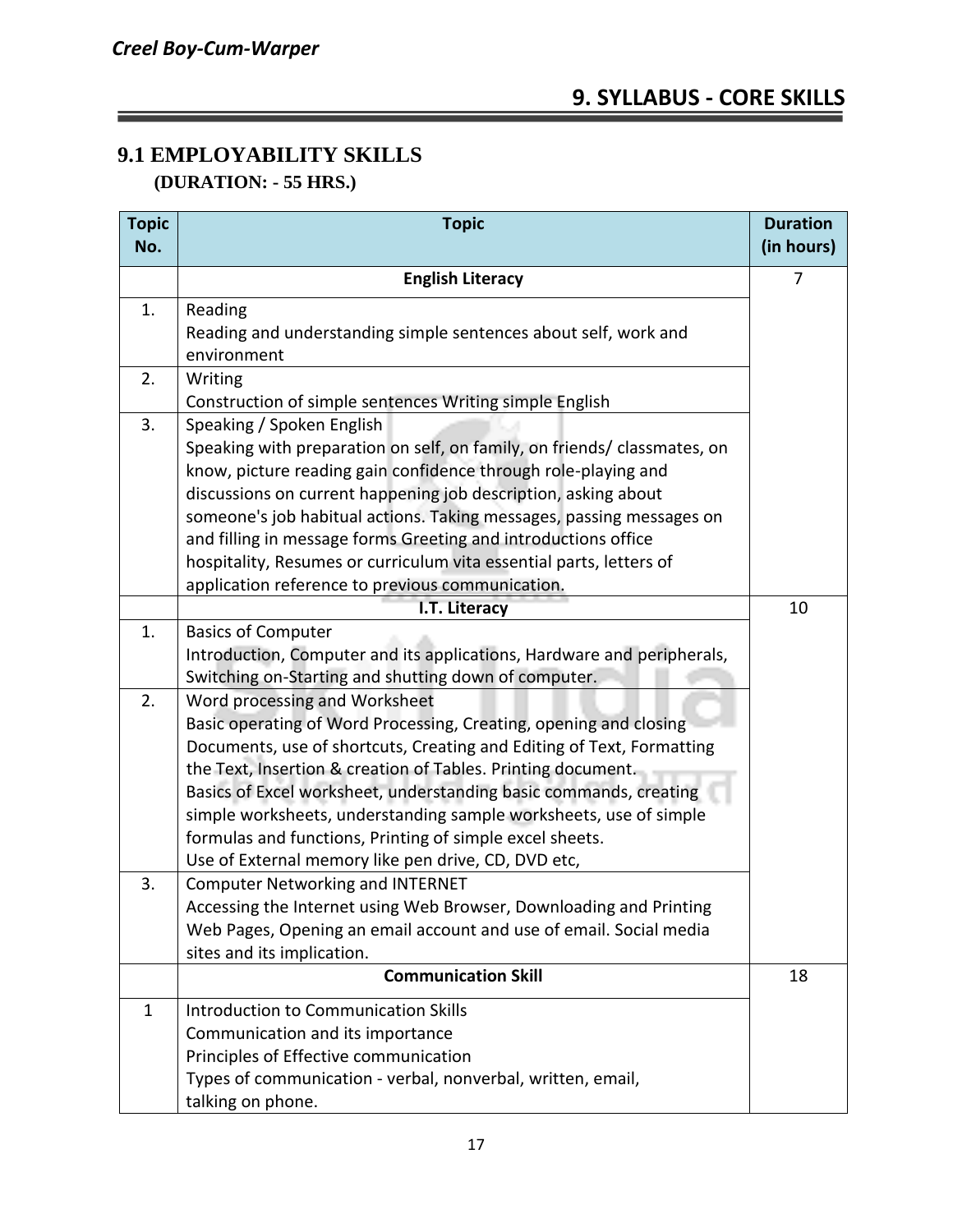|                | Nonverbal communication - components-Para-language                          |   |  |  |  |  |  |  |
|----------------|-----------------------------------------------------------------------------|---|--|--|--|--|--|--|
|                | Body - language                                                             |   |  |  |  |  |  |  |
|                | Barriers to communication and dealing with barriers.                        |   |  |  |  |  |  |  |
| $\overline{2}$ | <b>Listening Skills</b>                                                     |   |  |  |  |  |  |  |
|                | Listening-hearing and listening, effective listening, barriers to effective |   |  |  |  |  |  |  |
|                | listening guidelines for effective listening.                               |   |  |  |  |  |  |  |
| 3              | <b>Motivational Training</b>                                                |   |  |  |  |  |  |  |
|                | <b>Characteristics Essential to Achieving Success</b>                       |   |  |  |  |  |  |  |
|                | The Power of Positive Attitude                                              |   |  |  |  |  |  |  |
|                | Self awareness                                                              |   |  |  |  |  |  |  |
|                | <b>Importance of Commitment</b>                                             |   |  |  |  |  |  |  |
|                | <b>Ethics and Values</b>                                                    |   |  |  |  |  |  |  |
|                | <b>Ways to Motivate Oneself</b>                                             |   |  |  |  |  |  |  |
|                | Personal Goal setting and Employability Planning.                           |   |  |  |  |  |  |  |
| 4              | <b>Facing Interviews</b>                                                    |   |  |  |  |  |  |  |
|                | Manners, Etiquettes, Dress code for an interview                            |   |  |  |  |  |  |  |
|                | Do's & Don'ts for an interview                                              |   |  |  |  |  |  |  |
|                | <b>Entrepreneurship skill</b>                                               | 8 |  |  |  |  |  |  |
| 1.             | Concept of Entrepreneurship                                                 |   |  |  |  |  |  |  |
|                | Entrepreneurship- Entrepreneurship - Enterprises:-Conceptual issue.         |   |  |  |  |  |  |  |
|                | Source of business ideas, Entrepreneurial opportunities, The process of     |   |  |  |  |  |  |  |
|                | setting up a business.                                                      |   |  |  |  |  |  |  |
| 2.             | <b>Institutions Support</b>                                                 |   |  |  |  |  |  |  |
|                | Role of Various Schemes and Institutes for self-employment i.e. DIC,        |   |  |  |  |  |  |  |
|                | SIDA, SISI, NSIC, SIDO, Idea for financing/ non financing support agencies  |   |  |  |  |  |  |  |
|                | to familiarizes with the Policies /Programmes& procedure & the              |   |  |  |  |  |  |  |
|                | available scheme.                                                           |   |  |  |  |  |  |  |
|                | <b>Productivity</b>                                                         |   |  |  |  |  |  |  |
| 1.             | Productivity                                                                |   |  |  |  |  |  |  |
|                | Definition, Necessity.                                                      |   |  |  |  |  |  |  |
| 2.             | Affecting Factors<br>$-11331$                                               |   |  |  |  |  |  |  |
|                | Skills, Working Aids, Automation, Environment, Motivation                   |   |  |  |  |  |  |  |
|                | How improves or slows down.                                                 |   |  |  |  |  |  |  |
| 3.             | Personal Finance Management                                                 |   |  |  |  |  |  |  |
|                | Banking processes, Handling ATM, KYC registration, safe cash handling,      |   |  |  |  |  |  |  |
|                | Personal risk and Insurance.                                                |   |  |  |  |  |  |  |
|                | <b>Occupational Safety, Health &amp; Environment Education</b>              | 6 |  |  |  |  |  |  |
| 1              | Safety & Health                                                             |   |  |  |  |  |  |  |
|                | Introduction to Occupational Safety and Health importance of safety and     |   |  |  |  |  |  |  |
|                | health at workplace.                                                        |   |  |  |  |  |  |  |
| $\overline{2}$ | <b>Occupational Hazards</b>                                                 |   |  |  |  |  |  |  |
|                | Basic Hazards, Chemical Hazards, Vibro-acoustic Hazards, Mechanical         |   |  |  |  |  |  |  |
|                | Hazards, Electrical Hazards, Thermal Hazards. Occupational health,          |   |  |  |  |  |  |  |
|                | Occupational hygienic, Occupational Diseases/ Disorders & its               |   |  |  |  |  |  |  |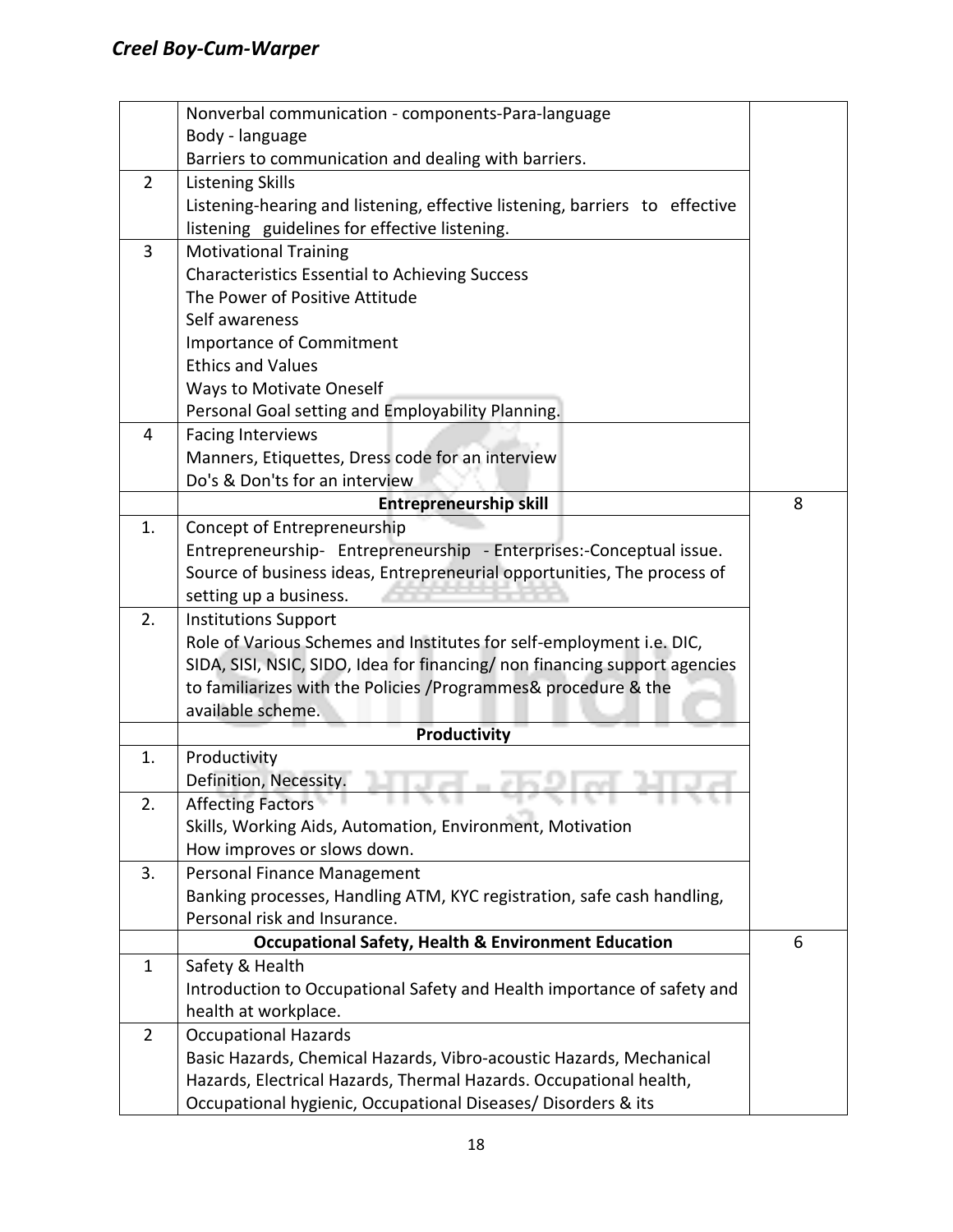|              | prevention.                                                                  |  |  |  |  |  |  |  |
|--------------|------------------------------------------------------------------------------|--|--|--|--|--|--|--|
| 3            | Accident & safety                                                            |  |  |  |  |  |  |  |
|              | Basic principles for protective equipment.                                   |  |  |  |  |  |  |  |
|              | Accident Prevention techniques - control of accidents andsafety              |  |  |  |  |  |  |  |
|              | measures.                                                                    |  |  |  |  |  |  |  |
| 4            | <b>First Aid</b>                                                             |  |  |  |  |  |  |  |
|              | Care of injured & Sick at the workplaces, First-Aid & Transportation of      |  |  |  |  |  |  |  |
|              | sick person                                                                  |  |  |  |  |  |  |  |
|              | <b>Labour Welfare Legislation</b>                                            |  |  |  |  |  |  |  |
| $\mathbf{1}$ | <b>Welfare Acts</b>                                                          |  |  |  |  |  |  |  |
|              | Benefits guaranteed under various acts-Factories Act, Apprenticeship         |  |  |  |  |  |  |  |
|              | Act, Employees State Insurance Act (ESI), Employees Provident Fund Act.      |  |  |  |  |  |  |  |
|              | <b>Quality Tools</b>                                                         |  |  |  |  |  |  |  |
| 1.           | <b>Quality Consciousness:</b>                                                |  |  |  |  |  |  |  |
|              | Meaning of quality, Quality Characteristic                                   |  |  |  |  |  |  |  |
| 2.           | <b>Quality Circles:</b>                                                      |  |  |  |  |  |  |  |
|              | Definition, Advantage of small group activity, objectives of quality Circle, |  |  |  |  |  |  |  |
|              | Roles and function of Quality Circles in Organization, Operation of          |  |  |  |  |  |  |  |
|              | Quality circle. Approaches to starting Quality Circles, Steps for            |  |  |  |  |  |  |  |
|              | continuation Quality Circles.                                                |  |  |  |  |  |  |  |
| 3.           | House Keeping:                                                               |  |  |  |  |  |  |  |
|              | Purpose of Housekeeping, Practice of good Housekeeping.                      |  |  |  |  |  |  |  |
| 4.           | <b>Quality Tools</b>                                                         |  |  |  |  |  |  |  |
|              | Basic quality tools with a few examples                                      |  |  |  |  |  |  |  |
|              |                                                                              |  |  |  |  |  |  |  |

## कौशल भारत-कुशल भारत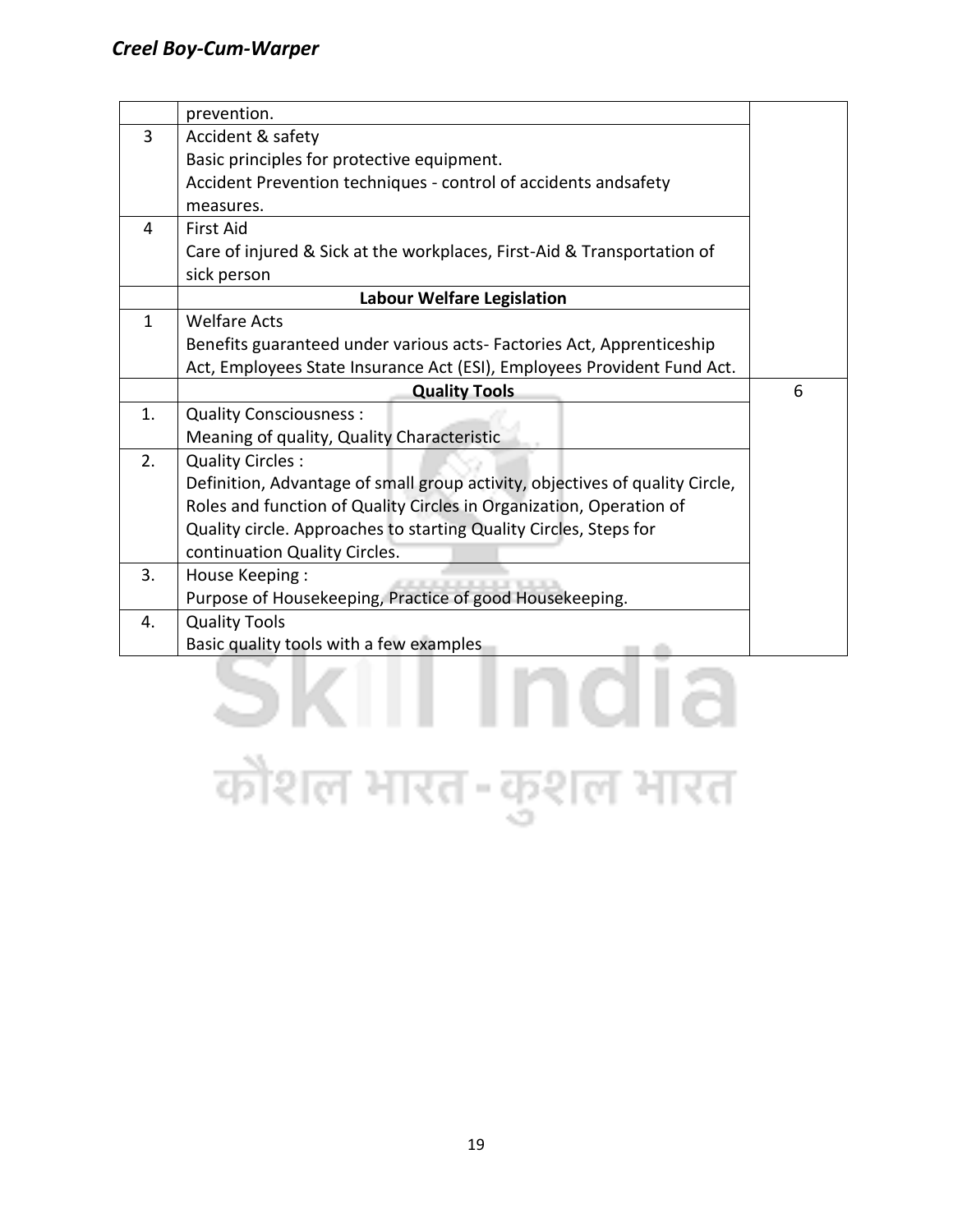### **10. DETAILS OF COMPETENCIES (ON-JOBTRAINING)**

The **competencies/ specific outcomes** on completion of On-Job Training are detailed below: -

#### **Block – I**

- 1. Practice arrangement of the Warper beams on the sizing machine for knotting the warp sheet with proper tension.
- 2. Handle the size level and control on steam pressure value to maintain the temperature in the sow box.
- 3. Maintain control of steam pressure of cylinders.
- 4. Practice leasing at wet stage (if possible) and at dry stage. Practice of cutting lappers.
- 5. Adjust tension during passage of warp sheet at various places and during weavers beam winding.
- 6. Set the cut marking motion for both beam ends and set change.
- 7. Demonstrate proficiency in working of the machine with correct sized yarn with proper pick up of the size.
- 8. Practice starting and stopping the sizing machine during doffing and at the time of setting change.
- 9. Perform work with the fitter, practice oiling and greasing of various parts of the machine and setting various gears to be given.
- 10. Work along with the size mixer, prepare size as per recipe.
- 11. Demonstrate alertness, awareness & activeness during the process of weaving to ensure good quality of sized beam.

#### **Note:**

1. Industry must ensure that above mentioned competencies are achieved by the trainees during their on job training.

2. In addition to above competencies/ outcomes industry may impart additional training relevant to the specific industry.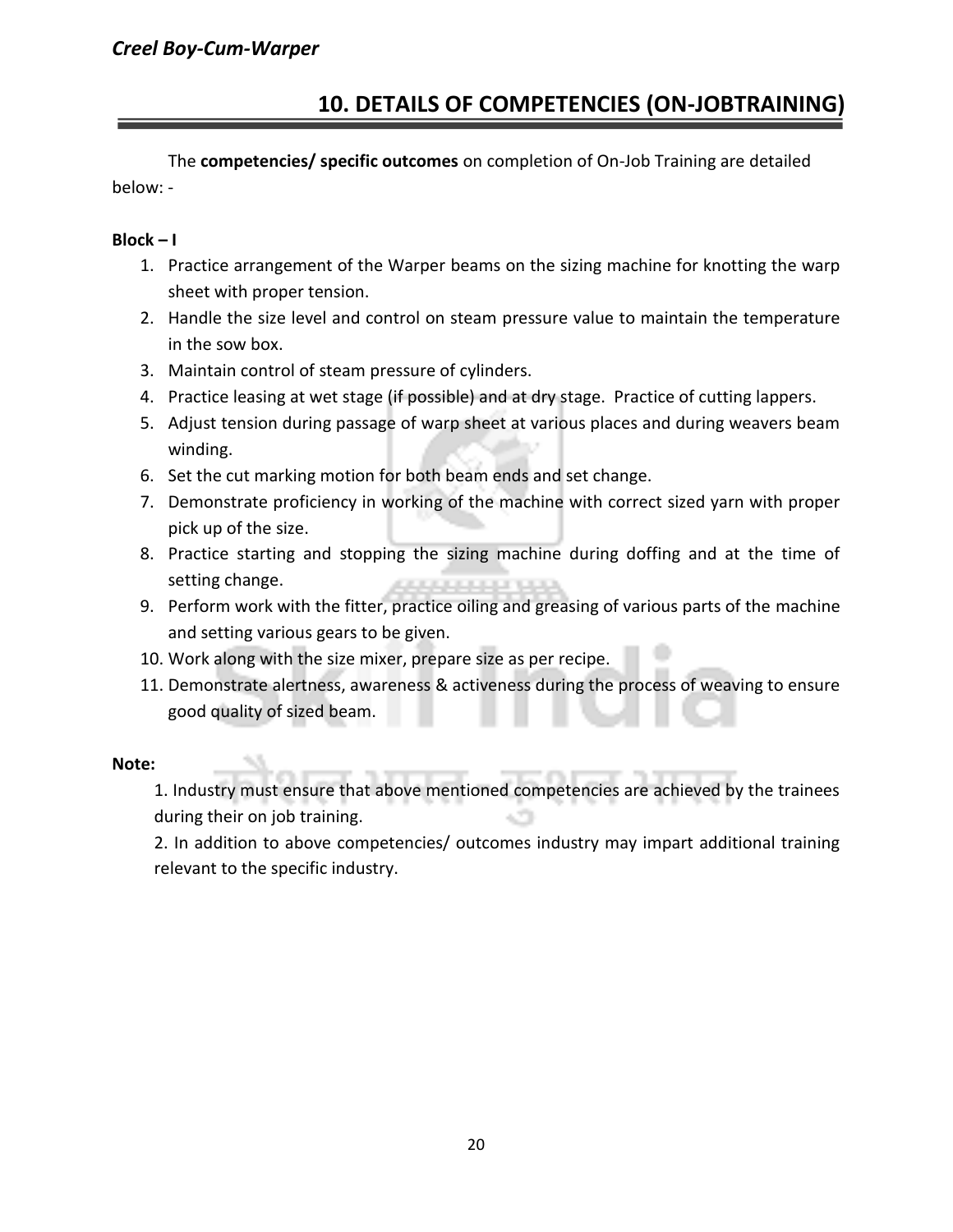**Contract Contract Contract Contract** 

#### INFRASTRUCTURE FOR PROFESSIONAL SKILL & PROFESSIONAL KNOWLEDGE

| LIST OF TOOLS AND EQUIPMENT for Basic Training<br><b>A. TRAINEES TOOL KIT</b><br>SI.<br>Quantity<br>Name of the items<br>(indicative)<br>No.<br>One sizing machine<br>Up to 10 apprentices.<br>1.<br>One size mixing back<br>Up to 10 apprentices.<br>2.<br>1 for each<br>Table or Desk<br>3.<br>apprentice.<br>Stool or Chair<br>1 for each<br>4.<br>apprentice.<br>1 for class of 10<br>Table for Instructor<br>5.<br>apprentices.<br>1 for class of 10<br>Chair for Instructor<br>6.<br>apprentices.<br>1 for class of 10<br>Almirah full size (steel)<br>7.<br>apprentices.<br><b>Black board &amp; Cassette</b><br>1 set for a class of 10<br>8.<br>apprentices.<br>1 for a class of 10<br>Fan for Instructor<br>9.<br>apprentices.<br>Visual & Teaching Aids.<br>10. | <b>CREEL BOY- CUM WARPER</b> |  |  |  |  |  |  |  |  |  |  |
|----------------------------------------------------------------------------------------------------------------------------------------------------------------------------------------------------------------------------------------------------------------------------------------------------------------------------------------------------------------------------------------------------------------------------------------------------------------------------------------------------------------------------------------------------------------------------------------------------------------------------------------------------------------------------------------------------------------------------------------------------------------------------|------------------------------|--|--|--|--|--|--|--|--|--|--|
|                                                                                                                                                                                                                                                                                                                                                                                                                                                                                                                                                                                                                                                                                                                                                                            |                              |  |  |  |  |  |  |  |  |  |  |
|                                                                                                                                                                                                                                                                                                                                                                                                                                                                                                                                                                                                                                                                                                                                                                            |                              |  |  |  |  |  |  |  |  |  |  |
|                                                                                                                                                                                                                                                                                                                                                                                                                                                                                                                                                                                                                                                                                                                                                                            |                              |  |  |  |  |  |  |  |  |  |  |
|                                                                                                                                                                                                                                                                                                                                                                                                                                                                                                                                                                                                                                                                                                                                                                            |                              |  |  |  |  |  |  |  |  |  |  |
|                                                                                                                                                                                                                                                                                                                                                                                                                                                                                                                                                                                                                                                                                                                                                                            |                              |  |  |  |  |  |  |  |  |  |  |
|                                                                                                                                                                                                                                                                                                                                                                                                                                                                                                                                                                                                                                                                                                                                                                            |                              |  |  |  |  |  |  |  |  |  |  |
|                                                                                                                                                                                                                                                                                                                                                                                                                                                                                                                                                                                                                                                                                                                                                                            |                              |  |  |  |  |  |  |  |  |  |  |
|                                                                                                                                                                                                                                                                                                                                                                                                                                                                                                                                                                                                                                                                                                                                                                            |                              |  |  |  |  |  |  |  |  |  |  |
|                                                                                                                                                                                                                                                                                                                                                                                                                                                                                                                                                                                                                                                                                                                                                                            |                              |  |  |  |  |  |  |  |  |  |  |
|                                                                                                                                                                                                                                                                                                                                                                                                                                                                                                                                                                                                                                                                                                                                                                            |                              |  |  |  |  |  |  |  |  |  |  |
|                                                                                                                                                                                                                                                                                                                                                                                                                                                                                                                                                                                                                                                                                                                                                                            |                              |  |  |  |  |  |  |  |  |  |  |
|                                                                                                                                                                                                                                                                                                                                                                                                                                                                                                                                                                                                                                                                                                                                                                            |                              |  |  |  |  |  |  |  |  |  |  |
|                                                                                                                                                                                                                                                                                                                                                                                                                                                                                                                                                                                                                                                                                                                                                                            |                              |  |  |  |  |  |  |  |  |  |  |
|                                                                                                                                                                                                                                                                                                                                                                                                                                                                                                                                                                                                                                                                                                                                                                            |                              |  |  |  |  |  |  |  |  |  |  |
|                                                                                                                                                                                                                                                                                                                                                                                                                                                                                                                                                                                                                                                                                                                                                                            |                              |  |  |  |  |  |  |  |  |  |  |
|                                                                                                                                                                                                                                                                                                                                                                                                                                                                                                                                                                                                                                                                                                                                                                            |                              |  |  |  |  |  |  |  |  |  |  |
|                                                                                                                                                                                                                                                                                                                                                                                                                                                                                                                                                                                                                                                                                                                                                                            |                              |  |  |  |  |  |  |  |  |  |  |
|                                                                                                                                                                                                                                                                                                                                                                                                                                                                                                                                                                                                                                                                                                                                                                            |                              |  |  |  |  |  |  |  |  |  |  |
|                                                                                                                                                                                                                                                                                                                                                                                                                                                                                                                                                                                                                                                                                                                                                                            |                              |  |  |  |  |  |  |  |  |  |  |
|                                                                                                                                                                                                                                                                                                                                                                                                                                                                                                                                                                                                                                                                                                                                                                            |                              |  |  |  |  |  |  |  |  |  |  |

 $\sim$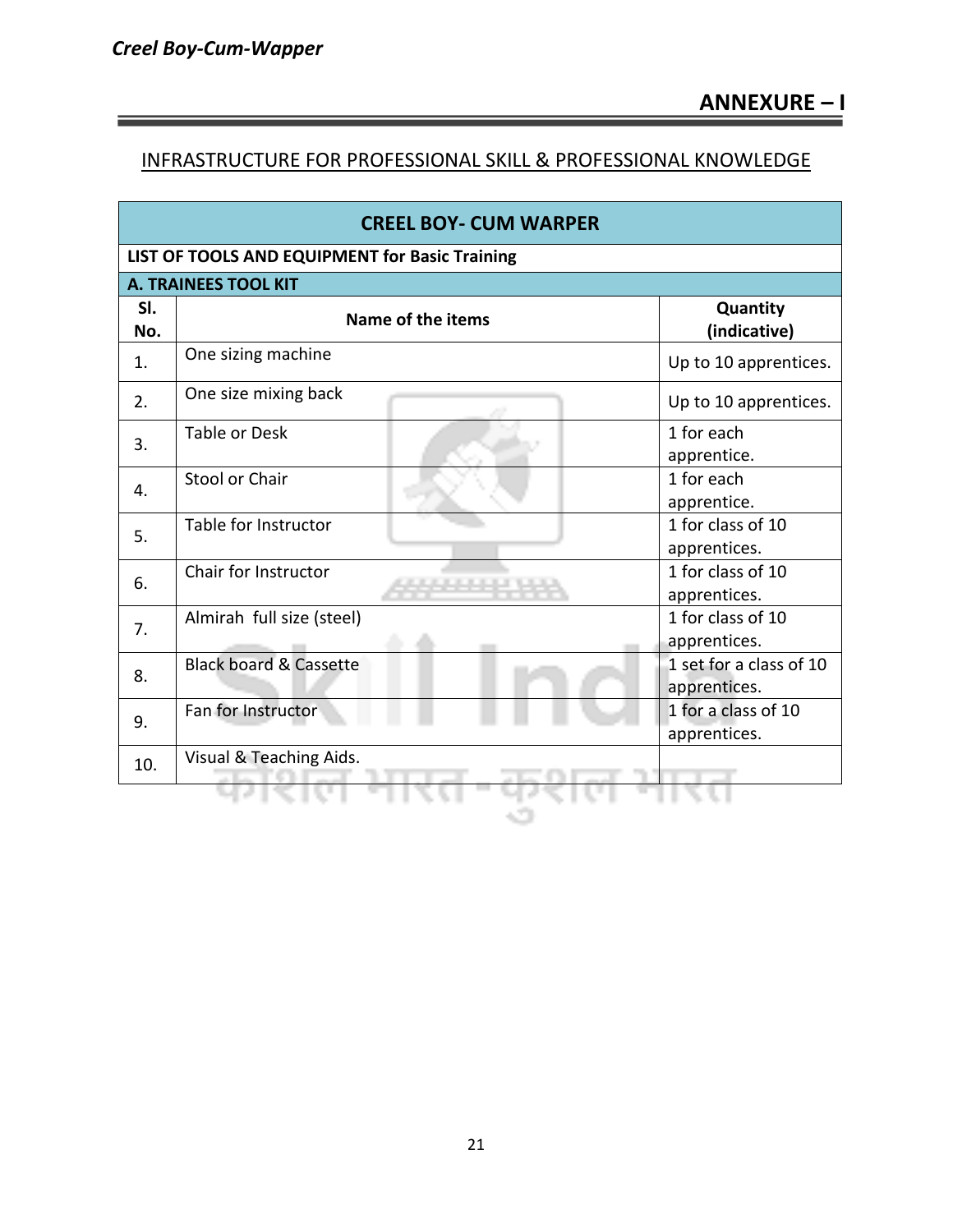| <b>TOOLS &amp; EQUIPMENTS FOR EMPLOYABILITY SKILLS</b> |                                                                                                                                                          |                 |  |  |  |  |  |  |  |
|--------------------------------------------------------|----------------------------------------------------------------------------------------------------------------------------------------------------------|-----------------|--|--|--|--|--|--|--|
| Sl. No.                                                | Name of the items                                                                                                                                        | <b>Quantity</b> |  |  |  |  |  |  |  |
| 1.                                                     | Computer (PC) with latest configurations and Internet connection<br>with standard operating system and standard word processor and<br>worksheet software | 10 Nos.         |  |  |  |  |  |  |  |
| 2.                                                     | <b>UPS - 500VA</b>                                                                                                                                       | 10 Nos.         |  |  |  |  |  |  |  |
| 3.                                                     | Scanner cum Printer                                                                                                                                      | 1 No.           |  |  |  |  |  |  |  |
| 4.                                                     | <b>Computer Tables</b>                                                                                                                                   | 10 Nos.         |  |  |  |  |  |  |  |
| 5.                                                     | <b>Computer Chairs</b>                                                                                                                                   | 20 Nos.         |  |  |  |  |  |  |  |
| 6.                                                     | <b>LCD Projector</b>                                                                                                                                     | 1 No.           |  |  |  |  |  |  |  |
| 7 <sub>1</sub>                                         | White Board 1200mm x 900mm                                                                                                                               | 1 No.           |  |  |  |  |  |  |  |
|                                                        |                                                                                                                                                          |                 |  |  |  |  |  |  |  |

*Note: - Above Tools &Equipments not required, if Computer LAB is available in the institute.*

## Skill India कौशल भारत-कुशल भारत